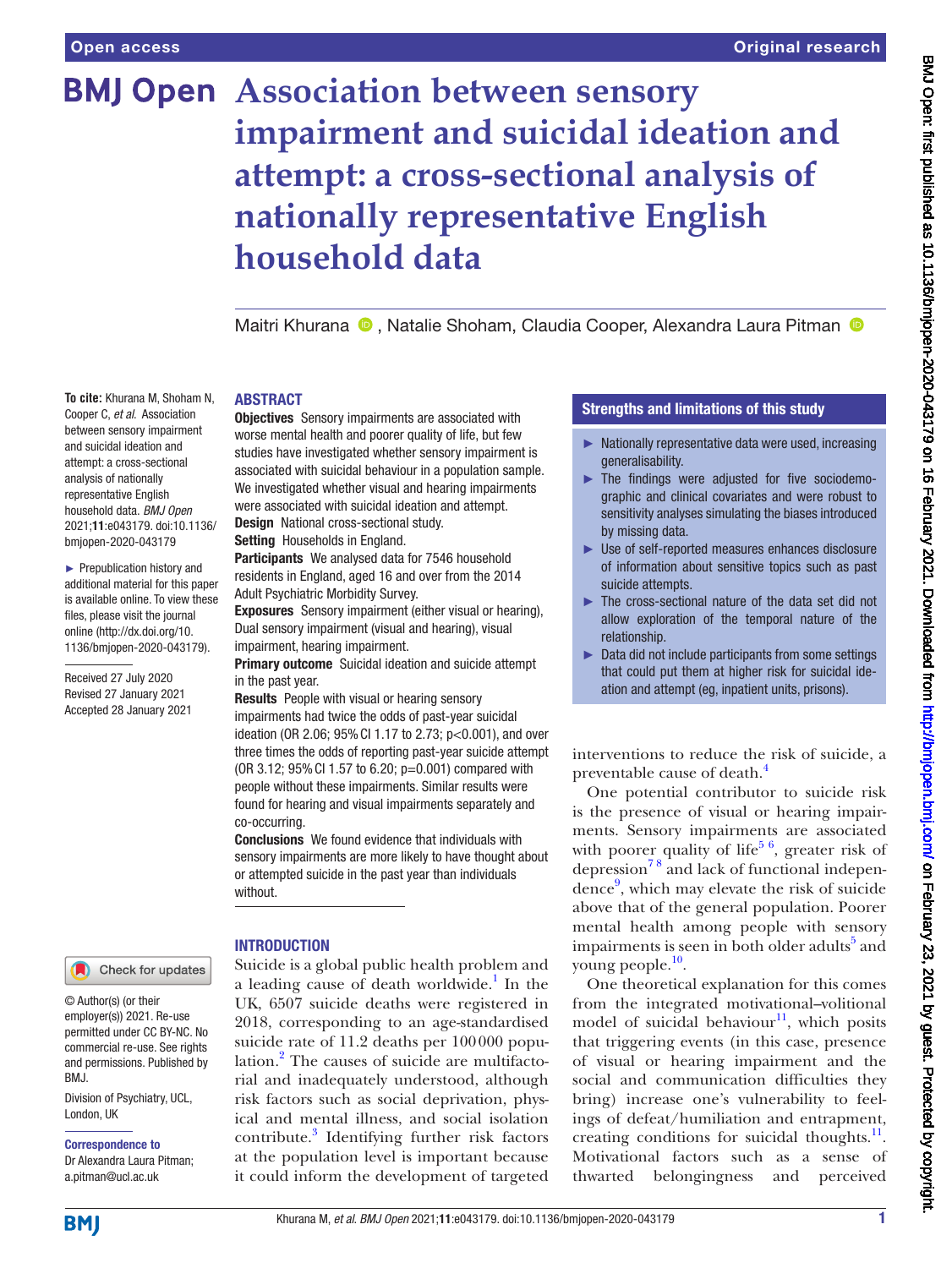burdensomeness could then contribute to suicidal ideation. Where other factors intervene (eg, access to means, exposure to another's suicide), this could precipitate a suicide attempt.<sup>11</sup>

Few studies have investigated the association between sensory impairments and suicidality.<sup>12</sup> The majority of existing studies have tended to conflate hearing and visual impairments used unrepresentative samples, lacked suitable controls $^{13}$ , or focused solely on older adult population[s14 15.](#page-9-3) Although sensory impairments are more common in older people<sup>15</sup>, there is evidence to suggest that hearing impairment is becoming more prevalent in younger populations due to an increase in occupational and environmental exposure to noise<sup>16</sup>. Existing evidence regarding hearing impairment and suicidality is inconsistent, with some studies finding an association<sup>15 17–19</sup>, but others finding none. $2^0$  This may be due to samples not being representative of the wider population. Similarly, the evidence regarding the association between suicidality and visual impairment is largely inconsistent. For example, a large nationally representative Korean study found that low clarity of vision was associated with an increased risk of both suicidal attempts and ideation<sup>4</sup>, while a similar Korean study found no evidence of this association after adjustment for various covariates.<sup>21</sup> It is important to examine the sequelae of hearing and visual impairments separately, using large general population samples, as the nature of associations may differ between groups.

Our objective was to investigate the relationship between overall sensory impairment (either visual or hearing impairment) and suicidal behaviour, that is, attempt and ideation, as well as to quantify the independent associations of hearing impairment and visual impairment with suicidal behaviour. We also tested for these associations in people with dual sensory (visual and hearing) impairment.

We hypothesised that there is an association between visual and hearing impairments and past-year suicide attempt and past-year suicidal ideation.

#### **METHODS**

We used the Strengthening the Reporting of Observational Studies in Epidemiology cross-sectional study checklist when writing our report.<sup>[22](#page-9-8)</sup>

#### Study design

We conducted a secondary analysis of cross-sectional data from the 2014 Adult Psychiatric Morbidity Survey  $(APMS)<sup>23</sup>$ , the fourth of a series of surveys of the mental health of the general population in England. These nationally representative cross-sectional surveys are carried out every 7years by the National Centre for Social Research and the University of Leicester.<sup>23, 24</sup> They provide data on a range of mental health disorders, as well as physical health, lifestyle and sociodemographic characteristics.<sup>[24](#page-9-10)</sup>

We used as our exposure variables: (1) current visual or hearing impairment, (2) dual current visual and hearing impairment (3) current visual impairment and (4) current hearing impairment, and as our outcome variables: (1) suicide attempt in the past year and (2) suicidal ideation in the past year.

## Sample

The 2014 APMS sample is composed of participants aged 16 and over, living in private households in England.<sup>[25](#page-9-11)</sup> The survey used a stratified random probability sampling design. Sampling procedure and ethical review details have been previously published. $24$  Briefly, sampling involved two stages: sampling of Postal Sectors and then addresses within Postal Sectors. The sampling frame was the small user Postcode Address Fil, which includes delivery locations receiving fewer than 50 mail items each day, and covers most private households. From each eligible household, one adult was randomly selected to be interviewed for the first of two phases using the Kish grid method.<sup>26</sup> This enables participants to be selected with equal probability. For phase two, a subset of the original sample underwent a structured assessment by clinically trained individuals. A total of 13313 participants were included in the sample set, and 7546 (57%) usable interviews were obtained.

#### **Weighting**

We applied the original weightings provided with the APMS 2014 dataset to all analyses other than where absolute numbers are reported. The APMS weightings were designed to ensure that results are representative of the target population, by accounting for non-response and probability of selection.<sup>25</sup> Details of the weighting process are summarised in the methods section of the APMS report.<sup>[25](#page-9-11)</sup>

#### Accommodations for sensory impairment

For individuals with significant visual impairment but sufficient hearing abilities, face-to-face interviews were conducted and self-completion questionnaires were read aloud by interviewers.

The APMS interviewers aimed to optimise the environment such that it was private and quiet, with loud vocalisations to support participants with hearing impairment.

## Exposures

#### Visual impairment

We derived two independent categorical variables capturing near-vision impairment and distance vision impairment from the following interview questions respectively: 'With your glasses (or contact lenses if you wear any), do you have any difficulty seeing ordinary newsprint at arm's length?' and 'With your glasses or contact lenses if you wear any, do you have any difficulty clearly seeing the face of someone across a room, that is from 4 m or 12 feet away*?*'. The participants answered these questions using a 5-point Likert-style scale:  $1 = 'no$ difficulty',  $2 = \text{ 'mild difficulty'}, 3 = \text{ 'moderate difficulty'},$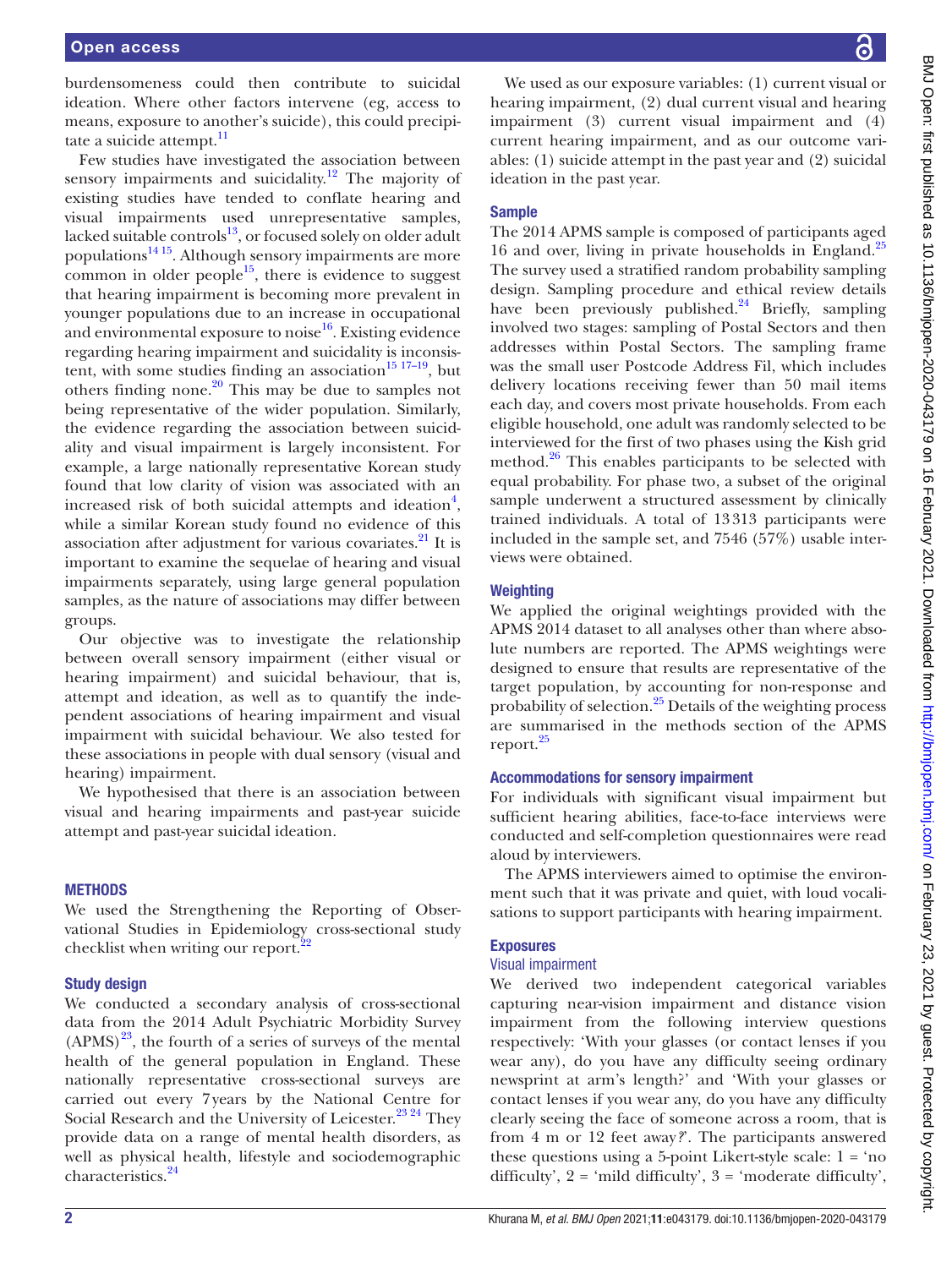Open access

 $4 = 'severe$  difficulty' and  $5 = 'cannot$  do'. We combined answers to both questions to generate a binary variable representing having a visual impairment (either nearvision or distance vision, of any severity) or not.

## Hearing impairment

We measured hearing impairment using responses to the question 'Do you have any difficulty hearing, or use a hearing aid?', to derive a binary yes/no variable.

# Sensory impairment (either)

We combined the above hearing and visual impairment variables to create a binary variable representing having a sensory impairment of either kind.

# Dual sensory impairment

We also combined hearing and visual impairment variables to create a binary variable representing having both visual and hearing impairment or not.

# **Outcomes**

## Suicide attempt

We used a binary measure of past-year suicide attempt, based on responses to the question 'Have you ever made an attempt to take your life, by taking an overdose of tablets or in some other way*?'*, qualified by whether this had occurred in the past year.

# Suicidal ideation

We used a binary measure of past-year suicidal ideation, based on responses to the question 'Have you ever thought of taking your life, even if you would not actually do it?', qualified by whether this had occurred in the past year, as above.

# **Covariates**

We chose five covariates a priori as putative confounders: gender<sup>27</sup>, age<sup>15</sup>, socioeconomic status<sup>28 29</sup>, ethnicity<sup>30 31</sup> and diabetes $^{32}$  $^{32}$  $^{32}$ , measured as follows:

- Gender: self-identified at interview as male/female.
- ► Age range:10-year age brackets ranging from 16 to 74.
- Area-level deprivation using the Index of Multiple Deprivation; a composite index of relative deprivation at small area level, based on seven different domains including: income; employment; education, skills and training; health and disability; access to housing and services; crime and disorders; and overall living environment. The postcode of each participant in the survey was used to link to the area of residence, which corresponded to deprivation quintiles, ranging from least to most deprived.<sup>[25](#page-9-11)</sup>
- Ethnicity: participants identified their ethnicity by picking one of fifteen groups presented to them on a show card.
- ► Diabetes mellitus: a binary measure based on responses to the question '(Have you) ever had diabetes since age 16?'. This measure was highly collinear with hypertension.

Depression and anxiety were not adjusted for in the main analyses as they are likely to be on the causal pathway in the association between sensory impairment and suicidality.

However, as an additional post hoc analysis, we used the Revised Clinical Interview Schedule (CIS-R) to create a continuous measure describing features of minor psychiatric disorder and added this to our final models to explore whether this attenuated any associations. The CIS-R is an interviewer-administered structured interview schedule covering the presence of non-psychotic depression and anxiety symptoms (such as sleep problems, irritability and phobias). $3334$  Results for this are presented in [online supplemental table 1.](https://dx.doi.org/10.1136/bmjopen-2020-043179)

# Statistical analyses

We summarised sample characteristics based on exposure status that is, sensory impairment (of either kind), compared using  $\chi^2$  tests for categorical variables and linear regression for continuous variables.

We used multivariable logistic regression models to describe the association between each type of impairment and suicide attempt and suicidal ideation, presenting unadjusted and adjusted models for each of the exposures independently.

We used complete case analysis, such that participants with missing data on any of the variables (either hearing impairment or visual impairment, either of the two outcomes and all five covariates) were excluded from final models.

## Sensitivity analysis

To assess the robustness of the findings to any biases introduced by missing data, we conducted sensitivity analyses using the best-case and worst-case scenarios to impute missing values.

For the best-case scenario, we imputed any missing values for covariates using values associated with the least risk of suicidality, that is, no diabetes $^{35}$ , and black or minority ethnicity.<sup>23</sup> Where outcome values were missing we imputed zero values for suicide attempt or for suicidal ideation.

For the worst-case scenario, we imputed missing values for covariates using those associated with the greatest risk of suicidality, that is, presence of diabetes and white ethnicity. Where outcome values were missing, we imputed positive values for suicide attempt or ideation.

All analyses were conducted using Stata V.12.<sup>[36](#page-9-19)</sup>

## Patient and public involvement

No patient involved.

# RESULTS

Of the 7546 individuals sampled in the 2014 APMS, 1028 (12.26%) reported visual impairment (145 (1.82%) distance visual impairment; 883 (10.43%) near visual impairment); 1323 (14.74%) reported hearing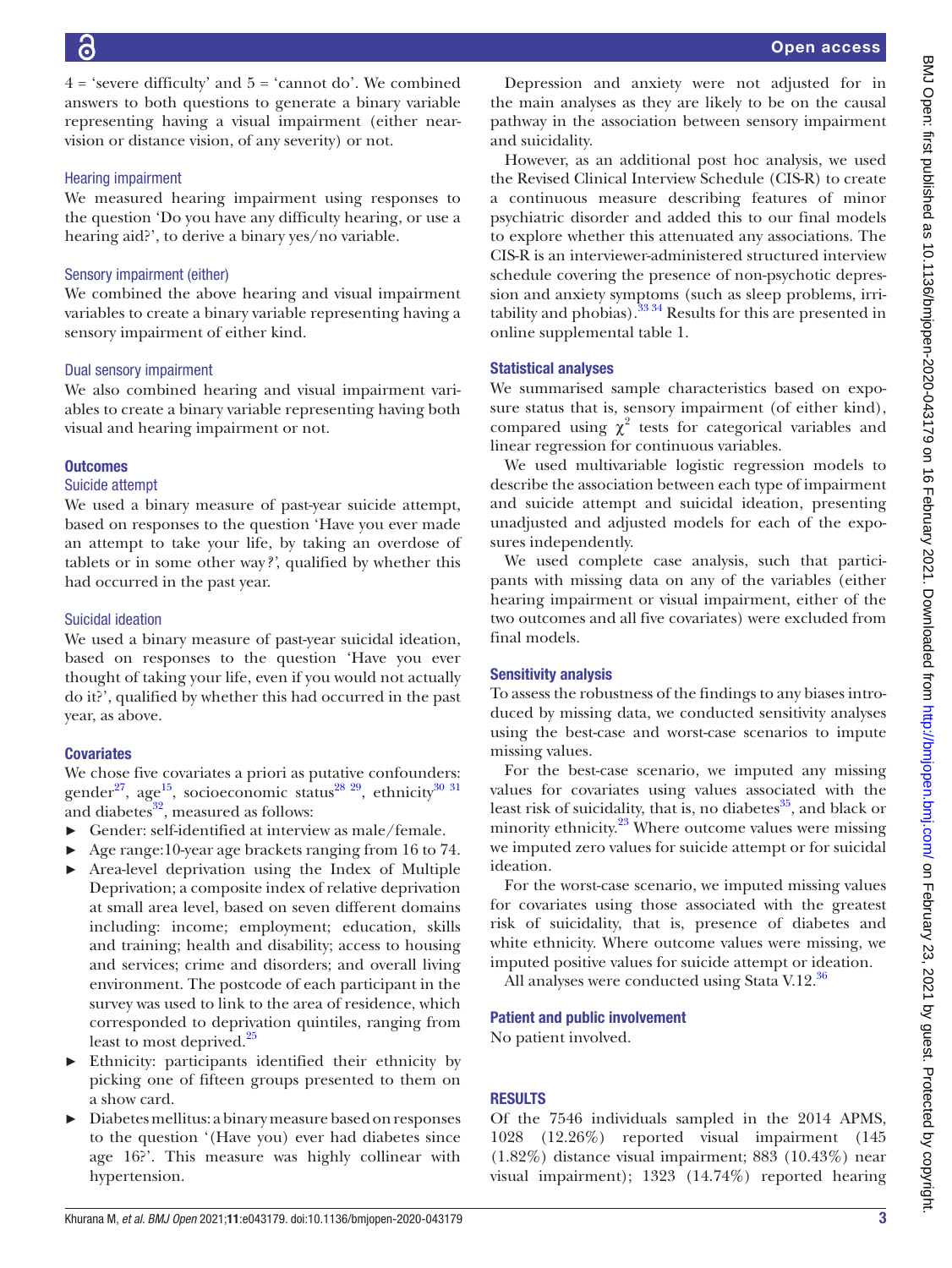impairment; 2070 (24.13%) reported either of these and 281 (2.87%) reported dual sensory impairment. Of the 7546, two individuals had missing data on sensory impairment, nine individuals had missing data on suicidal ideation and twelve had missing data on suicidal attempt.

#### Participant characteristics

A slightly higher proportion of participants reporting any sensory impairment (52%, p=0.002) or hearing impairment specifically (56%, p<0.001) were men compared with no impairment. People with sensory impairment of either type were more likely to be in the older age groups and to report white ethnicity, particularly if visually impaired. Visual impairment, but not hearing impairment, was associated with lower socioeconomic status. Participants with no sensory impairment were more likely to be single than participants with either sensory impairment. Other characteristics are summarised in [table](#page-4-0) 1.

#### Associations between sensory impairment and suicidal ideation

We found strong evidence for an association of having a visual or hearing impairment with past-year suicidal ideation [\(table](#page-6-0) 2), in unadjusted (OR 1.54;  $95\%$  CI 1.19 to 2.00; p=0.001) and adjusted OR (AOR) (AOR 2.06; 95%CI 1.17 to 2.73; p<0.001) models. Covariates had a negative confounding effect, such that failing to account for them would have underestimated the measure of association.

Individuals with visual impairment were more likely than participants without to have had past-year suicidal ideation, in both unadjusted (OR 1.81; 95%CI 1.36 to 2.41; p<0.001) and adjusted (AOR 2.05; 95%CI 1.51 to 2.78; p<0.001) models. We found no evidence for an association with hearing impairment in an unadjusted model (OR 1.26; 95% CI 0.92to 1.74; p=0.146), but in the adjusted model, the odds of having suicidal thoughts were almost doubled in those with hearing impairment (AOR 1.90; 95%CI 1.34 to 2.67; p<0.001).

For dual sensory impairment, we found an association with suicidal ideation in both the unadjusted and adjusted models (AOR 2.76; 95%CI 1.67 to 4.57; p<0.001).

#### Association between sensory impairment and suicide attempt

We found strong evidence for an association of sensory impairment (whether visual or hearing) with past-year suicide attempt ([table](#page-6-0) 2). In an unadjusted model, participants with either type of sensory impairment had over three times greater odds of having attempted suicide over the past year as compared with participants without these impairments (OR 3.12; 95%CI 1.57 to 6.20; p=0.001). Following adjustment, the OR increased (AOR 5.32; 95%CI 2.54 to 11.15; p<0.001).

Participants with visual impairment had almost five times the odds of having attempted suicide in the past year in the adjusted model (AOR 4.97; 95%CI 2.37 to 10.41; p<0.001).

For hearing impairment, there was no association with suicide attempt in an unadjusted model (OR 1.80; 95% CI  $0.78$  to  $4.16$ ,  $p=0.165$ ), but following adjustment, there was evidence to support a strong association (AOR 3.58; 95%CI 1.40 to 9.16; p=0.008).

There was strong evidence that participants with dual sensory loss were significantly more likely to have attempted suicide in the past year than participants with no sensory impairment in the adjusted (AOR 6.14; 95%CI 1.73 to 21.79; p=0.005) but not unadjusted model.

In a post hoc analysis, we tested the effect of adding each putative confounder in turn ([online supplemental](https://dx.doi.org/10.1136/bmjopen-2020-043179)  [table 2\)](https://dx.doi.org/10.1136/bmjopen-2020-043179) and identified that the primary contribution to the negative confounding was that of age.

In a further post hoc analysis, we added CIS-R scores to our final models ([online supplemental table 1](https://dx.doi.org/10.1136/bmjopen-2020-043179)), and found that on adjustment, most of our analysis yielded non-significant results. The only associations that remained significant were that of sensory impairment (either visual or hearing) and past-year suicide attempt and visual impairment and past-year suicide attempt.

#### Sensitivity analyses

Our results were relatively unchanged when imputing values reflecting best case and worst-case scenarios for missing values on covariates and outcomes ([online](https://dx.doi.org/10.1136/bmjopen-2020-043179)  [supplemental tables 3 and 4\)](https://dx.doi.org/10.1136/bmjopen-2020-043179), suggesting that the biases introduced by missing data did not influence our effect estimates.

#### **DISCUSSION** Main findings

In our analysis of a representative household sample of adults living in England, we found an association between sensory impairment, whether visual or hearing impairment, and past-year suicide attempt and ideation. This was the case whether we combined sensory impairment types, considered each separately or co-occurring. The highest ORs were seen for participants with dual sensory impairment. We found that age was a strong negative confounder of the associations, due to the higher risk of past-year suicidality in younger age groups and elevated rates of sensory impairment in older people. Our unadjusted models, therefore, underestimated the relationship between sensory impairment and suicidality. There appeared to be evidence to support some contribution of depression and anxiety to this association, in that adding this variable to final models attenuated most of the associations. However, this would require formal testing in a longitudinal dataset.

#### Findings in the context of other studies

Our findings are consistent with those of previous work conducted in Korea $^{14}$  describing the association between sensory impairment of either modality and suicidality, although our study was able to separate out both exposures. Our findings are also consistent with international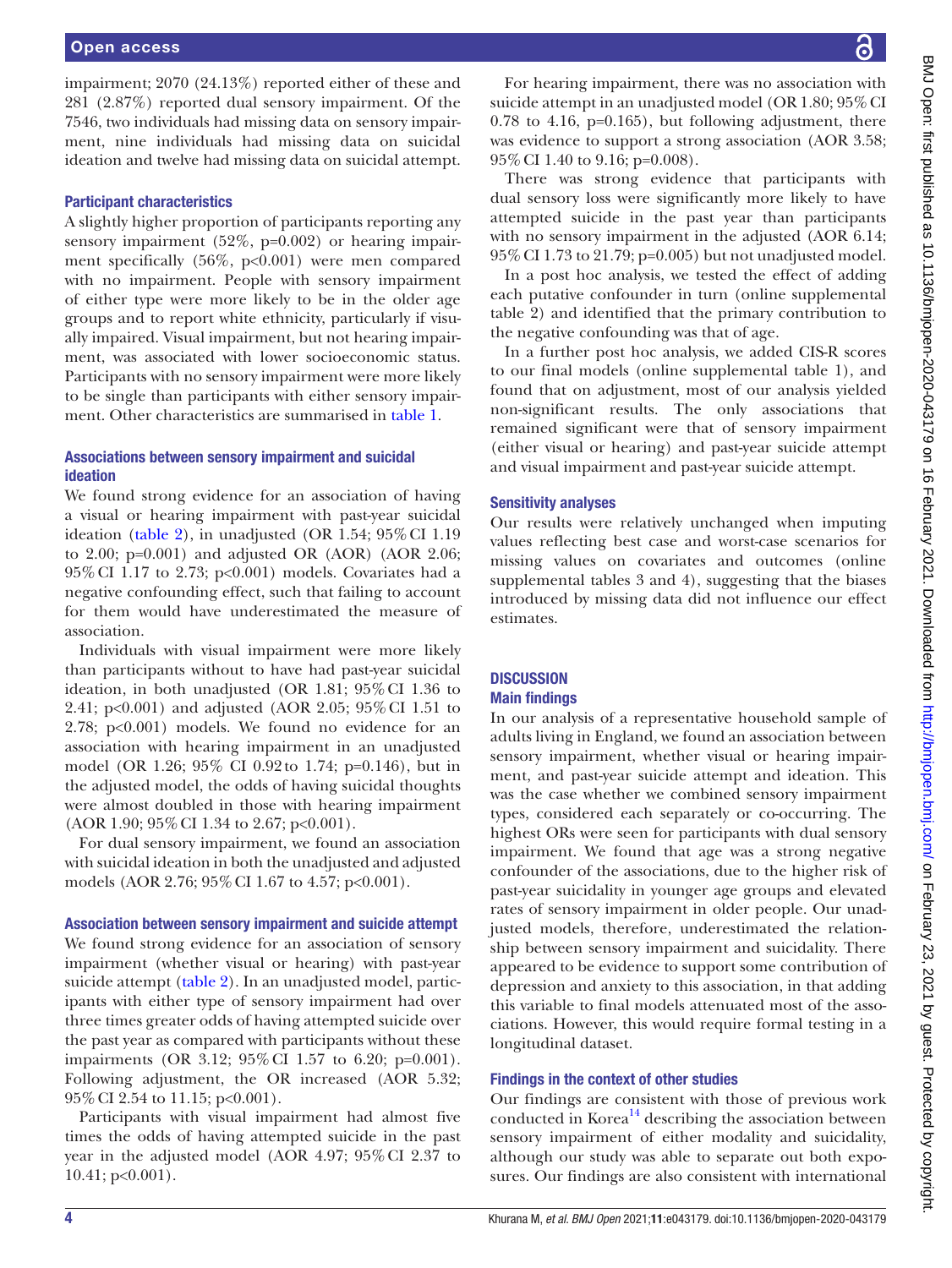<span id="page-4-0"></span>

| Table <sub>1</sub>                          |                                     |                                               | Sociodemographic and clinical characteristics of analytical sample according to sensory impairment (2014 APMS survey data) |              |                                       |         |                                        |                    |             |
|---------------------------------------------|-------------------------------------|-----------------------------------------------|----------------------------------------------------------------------------------------------------------------------------|--------------|---------------------------------------|---------|----------------------------------------|--------------------|-------------|
| Characteristic                              | impairment<br>No visual/<br>hearing | visual/hearing<br>Self-reported<br>impairment | Self-reported<br>dual sensory<br>impairment<br>value‡<br>$\mathbf{a}$                                                      | P value<br>§ | Self-reported<br>impairment<br>visual | P value | Self-reported<br>impairment<br>hearing | P value Total<br>† | $(n=7546)$  |
|                                             | N (weighted %)                      | 8<br>N (weighted                              | N (weighted %)                                                                                                             |              | N (weighted %)                        |         | N (weighted %)                         |                    |             |
| Gender                                      |                                     |                                               | < 0.001                                                                                                                    | 0.376        |                                       | 0.434   |                                        | 0.001              |             |
| Female                                      | 3355 (52.2)                         | 1132(47.8)                                    | 160 (50.5)                                                                                                                 |              | 623 (52.5)                            |         | 654 (44.3)                             |                    | 4487 (51.2) |
| Male                                        | 2119 (47.8)                         | 938 (52.3)                                    | 121(49.5)                                                                                                                  |              | 405 (47.5)                            |         | 669 (55.7)                             |                    | 3058 (48.8) |
| Missing                                     | $\mathsf I$                         | T                                             |                                                                                                                            |              |                                       |         |                                        |                    |             |
| Deprivation (IMD)                           |                                     |                                               | 0.132                                                                                                                      |              |                                       | < 0.001 |                                        | 0.776              |             |
| Quintile 1 (least deprived)                 | 1152 (20)                           | 401 (19)                                      | 41 (15.5)                                                                                                                  | 0.058        | 166 (16.4)                            |         | 276 (20)                               |                    | 1554 (19.8) |
| Quintile 2                                  | 1133 (20.4)                         | 417 (19.5)                                    | 58 (19.2)                                                                                                                  |              | 196 (17.4)                            |         | 279 (21.2)                             |                    | 1550 (20.2) |
| Quintile 3                                  | 1129 (20.1)                         | 434 (19.7)                                    | 61(21.9)                                                                                                                   |              | 212 (18.8)                            |         | 283 (20.8)                             |                    | 1563 (20)   |
| Quintile 4                                  | 1064 (20)                           | 392 (20)                                      | 54 (18.2)                                                                                                                  |              | 205 (21)                              |         | 241 (18.9)                             |                    | 1457 (20)   |
| Quintile 5 (most deprived)                  | 996 (19.4)                          | 426 (21.8)                                    | 67(25.3)                                                                                                                   |              | 249 (26.5)                            |         | 244 (18.6)                             |                    | 1422 (20)   |
| Missing                                     |                                     |                                               |                                                                                                                            |              |                                       |         | $\mathbf{I}$                           |                    |             |
| Ethnicity                                   |                                     |                                               | < 0.001                                                                                                                    | 0.012        |                                       | 0.044   |                                        | < 0.001            |             |
| White                                       | 4880 (85.9)                         | 1932 (90.7)                                   | 264 (93.6)                                                                                                                 |              | 942 (88.4)                            |         | 1254 (93.1)                            |                    | 6813 (87)   |
| Other ethnicity                             | 579 (13.8)                          | 125(8.8)                                      | 14(5.7)                                                                                                                    |              | 78 (11)                               |         | 61 (6.3)                               |                    | 705 (12.6)  |
| Missing                                     | 15(0.3)                             | 13(0.6)                                       | 3(0.7)                                                                                                                     |              | 8(0.6)                                |         | 8(0.5)                                 |                    | 28 (0.3)    |
| Age group (years)                           |                                     |                                               | < 0.001                                                                                                                    | < 0.001      |                                       | < 0.001 |                                        | < 0.001            |             |
| $16 - 24$                                   | 487 (16.2)                          | 73(7.7)                                       | 4(2.8)                                                                                                                     |              | 46 (9.7)                              |         | 31(5)                                  |                    | 560 (14.1)  |
| 25-34                                       | 916 (19.7)                          | 119(8.1)                                      | 4 (2.7)                                                                                                                    |              | 67 (9.6)                              |         | 56 (5.8)                               |                    | 1035 (16.9) |
| $35 - 44$                                   | 1007(18.3)                          | 172(9.4)                                      | (6(74.9))                                                                                                                  |              | 86 (8.9)                              |         | 102(9.4)                               |                    | 1180 (16.1) |
| 45-54                                       | 993 (17.7)                          | 301 (16.4)                                    | 33(13.9)                                                                                                                   |              | 216 (22.8)                            |         | 118 (10.6)                             |                    | 1294 (17.4) |
| 55-64                                       | 858 (12.7)                          | 368 (17.4)                                    | 39 (14.7)                                                                                                                  |              | 178(15.6)                             |         | 229 (18.4)                             |                    | 1226 (13.9) |
| 65+                                         | 1213(15.5)                          | $(1.1)$ (41.1)                                | 185 (58.4)                                                                                                                 |              | 435 (33.4)                            |         | 787 (50.8)                             |                    | 2251 (21.7) |
| <b>Marital status</b>                       |                                     |                                               | < 0.001                                                                                                                    | < 0.001      |                                       | 0.001   |                                        | 0.001              |             |
| Single                                      | 1743 (37.6)                         | 400 (22.7)                                    | 39 (15.8)                                                                                                                  |              | 240 (27.7)                            |         | 199 (17.2)                             |                    | 2144 (34)   |
| Married/registered same-<br>sex partnership | 2480 (48.2)                         | 902 (52.3)                                    | 101 (46.3)                                                                                                                 |              | 390 (46.1)                            |         | 613 (56.2)                             |                    | 3383 (49.2) |
| Separated/divorced/<br>widowed              | 1250(1.4)                           | 768 (25.1)                                    | 141(37.9)                                                                                                                  |              | 398 (26.2)                            |         | 511 (26.6)                             |                    | 2018 (16.8) |
| Missing                                     | 1(0)                                |                                               |                                                                                                                            |              |                                       |         |                                        |                    | 1(0)        |
|                                             |                                     |                                               |                                                                                                                            |              |                                       |         |                                        |                    | Continued   |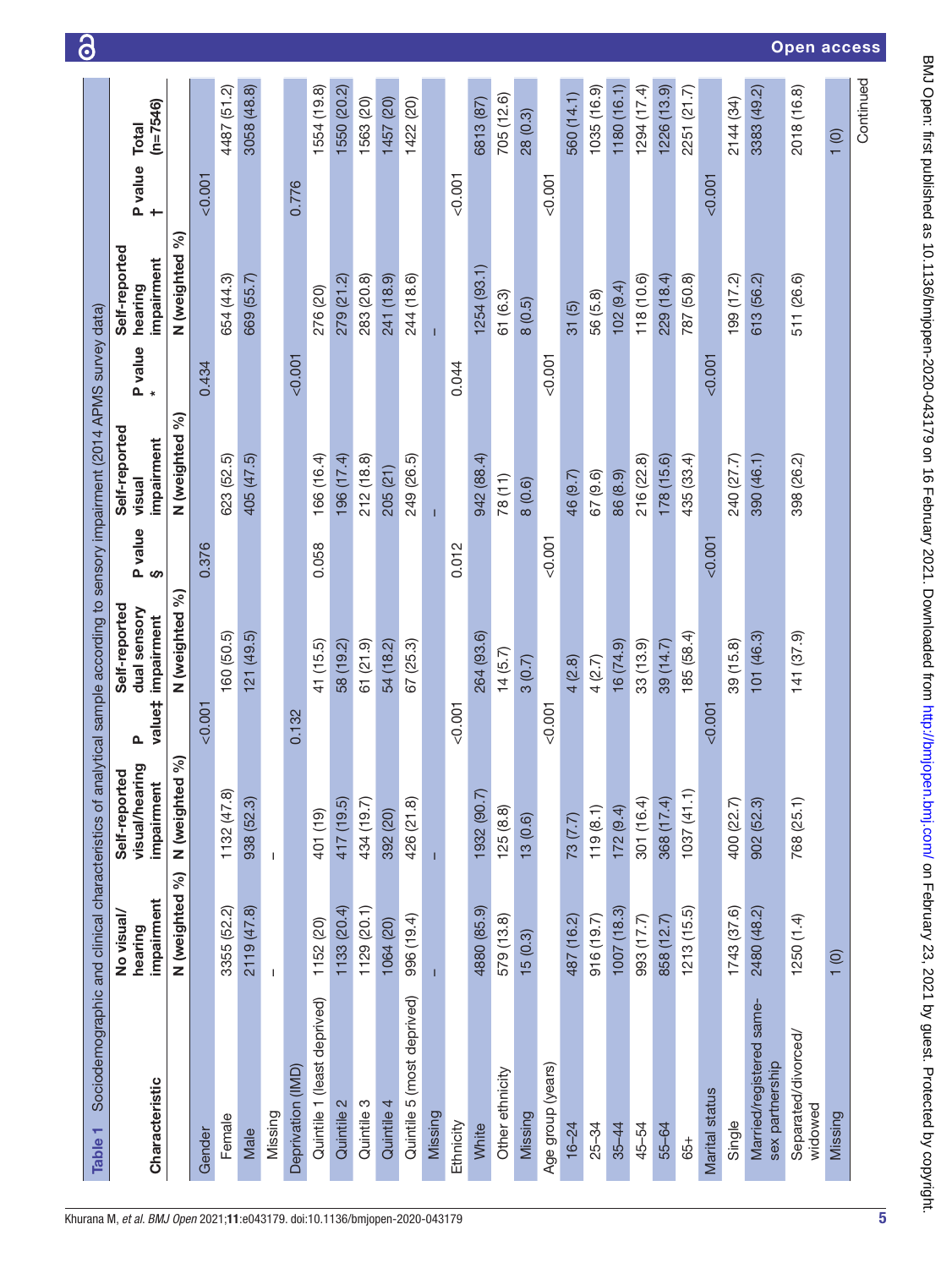| Continued<br>Table <sub>1</sub>                                   |                                     |                                               |                                                                       |               |                                       |         |                                        |                                            |                            |
|-------------------------------------------------------------------|-------------------------------------|-----------------------------------------------|-----------------------------------------------------------------------|---------------|---------------------------------------|---------|----------------------------------------|--------------------------------------------|----------------------------|
| Characteristic                                                    | impairment<br>No visual/<br>hearing | visual/hearing<br>Self-reported<br>impairment | Self-reported<br>dual sensory<br>impairment<br>value‡<br>$\mathbf{a}$ | P value<br>ဖာ | Self-reported<br>impairment<br>visual | P value | Self-reported<br>impairment<br>hearing | <b>P</b> value<br>$\overline{\phantom{0}}$ | $(n=7546)$<br><b>Total</b> |
|                                                                   | N (weighted %)                      | N (weighted %)                                | N (weighted %)                                                        |               | N (weighted %)                        |         | N (weighted %)                         |                                            |                            |
| Have children (including<br>step/adopted/not living<br>with them) | 3524 (58)                           | 1614 (74.7)                                   | 230 (81.9)<br>0.001                                                   | 0.001         | 774(71.5)                             | 0.001   | 1070 (78.8)                            | 0.001                                      | 5139 (62)                  |
| Missing                                                           | 13(0.3)                             | 11(0.5)                                       | 2(0.5)                                                                |               | 7(0.6)                                |         | 6(0.4)                                 |                                            | 24 (0.3)                   |
| Housing status                                                    |                                     |                                               | &0.001                                                                | 0.001         |                                       | < 0.001 |                                        | 0.001                                      |                            |
| Owner occupier                                                    | 3555 (62.9)                         | 1365 (65.4)                                   | 1365 (65.4)                                                           |               | 605 (57.4)                            |         | 927 (70.7)                             |                                            | 4921 (63.5)                |
| Social renter                                                     | 831 (14.6)                          | 438 (19.8)                                    | 438 (19.8)                                                            |               | 274 (25.9)                            |         | 249 (16.5)                             |                                            | 1270 (15.9)                |
| Private or other renter                                           | 1059(21.9)                          | 245 (13.7)                                    | 245 (13.7)                                                            |               | 135(15.5)                             |         | 135(11.8)                              |                                            | 1304 (19.9)                |
| Missing                                                           | 29 (0.6)                            | 22(1.1)                                       | 22 (1.1)                                                              |               | 14(1.3)                               |         | 12(1)                                  |                                            | 51 (0.7)                   |
| Highest level of education                                        |                                     |                                               | < 0.001                                                               | 0.007         |                                       | &0.001  |                                        | &0.001                                     |                            |
| Degree/teaching, HND,<br>pursing                                  | 1898 (35.1)                         | 511 (26.3)                                    | 61 (23.0)                                                             |               | 250 (25.4)                            |         | 322 (26.4)                             |                                            | 2410 (33)                  |
| A level                                                           | 937 (19.7)                          | 255 (14.1)                                    | 24 (10.8)                                                             |               | 119(13.5)                             |         | 160(13.9)                              |                                            | 1192 (18.3)                |
| GCSE or equivalent                                                | 1317 (25)                           | 430 (22.8)                                    | 39 (15.3)                                                             |               | 229 (25)                              |         | 240 (19.6)                             |                                            | 1747(24.5)                 |
| Foreign/other                                                     | 163(2.6)                            | (4.7)                                         | 13(4.1)                                                               |               | 46 (3.8)                              |         | 76 (5.4)                               |                                            | 272(3.1)                   |
| No qualifications                                                 | 1107 (16.8)                         | 735 (30.7)                                    | 140 (45.4)                                                            |               | 368 (30.8)                            |         | 507 (33.4)                             |                                            | 1843 (20.1)                |
| Missing                                                           | 52 (0.9)                            | 30(1.4)                                       | 4(1.5)                                                                |               | 16(1.5)                               |         | 18(1.3)                                |                                            | 82 (1)                     |
| Employment status                                                 |                                     |                                               | $-0.001$                                                              | &0.001        |                                       | &0.001  |                                        | &0.001                                     |                            |
| In employment or unpaid<br>family worker                          | 3288 (65.3)                         | (6.07) 202                                    | 48 (22.1)                                                             |               | 365(41.2)                             |         | 390 (37.1)                             |                                            | 3996 (59.4)                |
| Unemployed                                                        | 175(3.6)                            | 43 (2.8)                                      | 4 (2.4)                                                               |               | 29(4)                                 |         | 18 (17.2)                              |                                            | 218 (3.4)                  |
| Economically inactive                                             | 2011 (31.1)                         | 1320 (56.3)                                   | 229 (75.5)                                                            |               | 634 (54.8)                            |         | 915(61.2)                              |                                            | 3332 (37.2)                |
| Common mental disorders                                           |                                     |                                               | 0.001                                                                 | 0.001         |                                       | 0.001   |                                        | 0.043                                      |                            |
| Not present                                                       | 4616 (84.9)                         | 1591 (77)                                     | 208 (74.1)                                                            |               | 736 (73.3)                            |         | 1063 (79.5)                            |                                            | 6209 (83)                  |
| Present                                                           | 858 (15.1)                          | 479 (23)                                      | 73 (26.0)                                                             |               | 292 (26.7)                            |         | 260 (20.5)                             |                                            | 1337 (17)                  |
| Physical health                                                   |                                     |                                               |                                                                       |               |                                       |         |                                        |                                            |                            |
| Diabetes (lifetime)                                               | 306 (4.9)                           | 256 (11.1)                                    | 50 (16.2)<br>0.001                                                    | 0.001         | 130(11.3)                             | 0.001   | 176(12)                                | $-0.001$                                   | 563 (6.4)                  |
| Missing                                                           | 3(0)                                |                                               |                                                                       |               |                                       |         |                                        |                                            | 3(0)                       |
| Smoking status                                                    |                                     |                                               |                                                                       |               |                                       |         |                                        |                                            |                            |
| Current smoker                                                    | 1059(19.5)                          | 378 (19.3)                                    | 58 (22.3)<br>0.002                                                    | 0.430         | 229 (22.3)                            | 0.155   | 207 (17.4)                             | 0.001                                      | 1437 (19.5)                |
|                                                                   |                                     |                                               |                                                                       |               |                                       |         |                                        |                                            | Continued                  |

 $\overline{\partial}$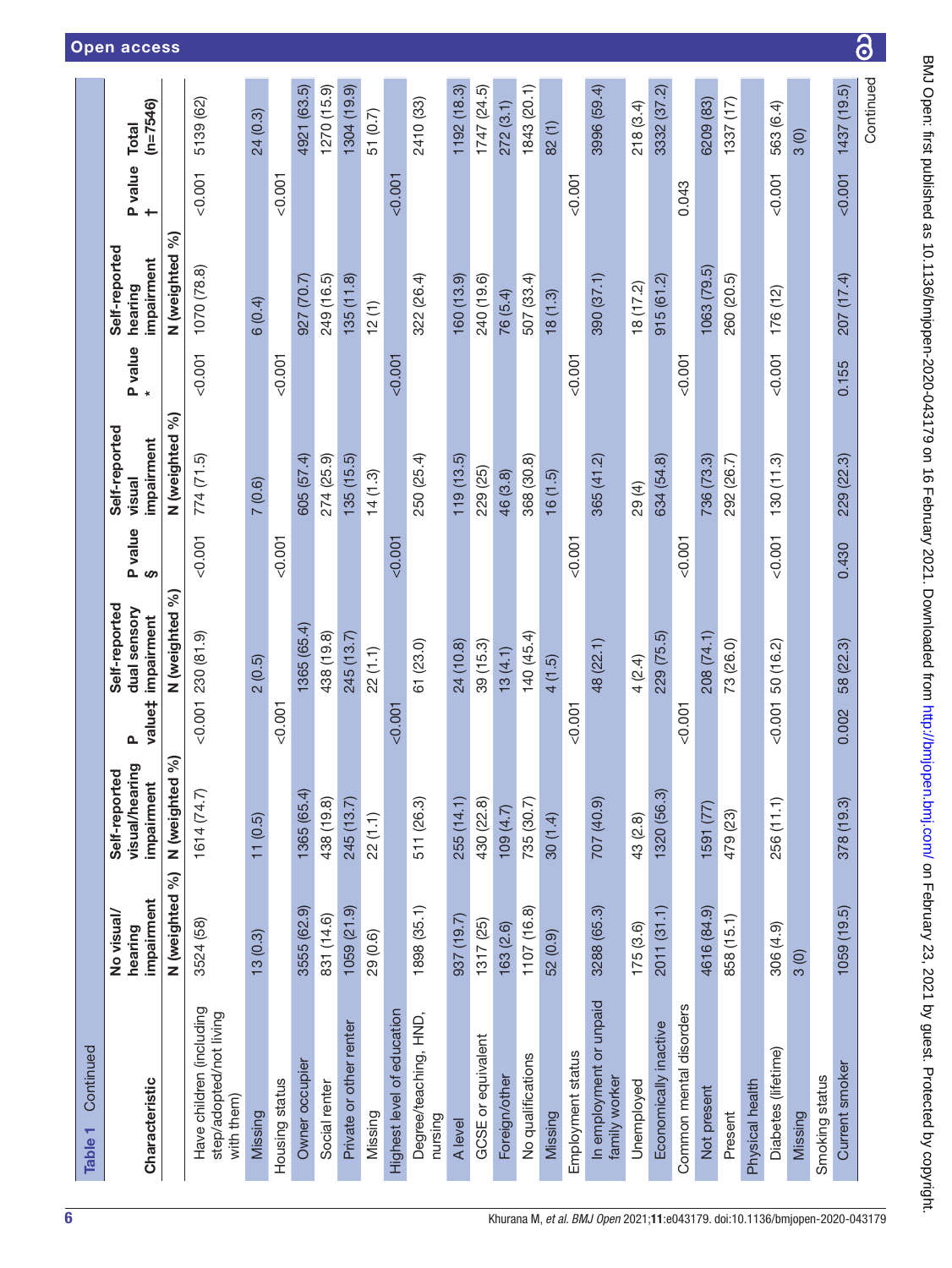| Continued<br>Table <sub>1</sub>                                                                                                                                                                                                                                                                                                                                                                                                                                                                                                                                                                                                                                                                                                                                                                                                                                                                                                           |                                                                                                              |                                               |                                                                   |                                  |                                       |                          |                                        |                      |                 |
|-------------------------------------------------------------------------------------------------------------------------------------------------------------------------------------------------------------------------------------------------------------------------------------------------------------------------------------------------------------------------------------------------------------------------------------------------------------------------------------------------------------------------------------------------------------------------------------------------------------------------------------------------------------------------------------------------------------------------------------------------------------------------------------------------------------------------------------------------------------------------------------------------------------------------------------------|--------------------------------------------------------------------------------------------------------------|-----------------------------------------------|-------------------------------------------------------------------|----------------------------------|---------------------------------------|--------------------------|----------------------------------------|----------------------|-----------------|
| Characteristic                                                                                                                                                                                                                                                                                                                                                                                                                                                                                                                                                                                                                                                                                                                                                                                                                                                                                                                            | impairment<br>No visual/<br>hearing                                                                          | visual/hearing<br>Self-reported<br>impairment | Self-reported<br>dual sensory<br>impairment<br>value <sub>‡</sub> | P value<br>ဖ                     | Self-reported<br>impairment<br>visual | P value                  | Self-reported<br>impairment<br>hearing | <b>P</b> value Total | $(n=7546)$      |
|                                                                                                                                                                                                                                                                                                                                                                                                                                                                                                                                                                                                                                                                                                                                                                                                                                                                                                                                           | N (weighted %)                                                                                               | 8<br>N (weighted                              | N (weighted %)                                                    |                                  | N (weighted %)                        |                          | N (weighted %)                         |                      |                 |
| Missing                                                                                                                                                                                                                                                                                                                                                                                                                                                                                                                                                                                                                                                                                                                                                                                                                                                                                                                                   | 2178 (41)                                                                                                    | 701 (33.7)                                    | 76 (26.8)                                                         |                                  | 336 (33.4)                            |                          | 441 (32.7)                             |                      | 2880 (39.2)     |
| Alcohol intake based on AUDIT score                                                                                                                                                                                                                                                                                                                                                                                                                                                                                                                                                                                                                                                                                                                                                                                                                                                                                                       |                                                                                                              |                                               | 0.025                                                             | 0.132                            |                                       | 0.036                    |                                        | 0.002                |                 |
| $5 - 7$                                                                                                                                                                                                                                                                                                                                                                                                                                                                                                                                                                                                                                                                                                                                                                                                                                                                                                                                   | 4321 (77)                                                                                                    | 1642 (78.1)                                   | 212 (75.5)                                                        |                                  | 790 (77.5)                            |                          | 1064 (78)                              |                      | 5965 (77.3)     |
| $8 - 15$                                                                                                                                                                                                                                                                                                                                                                                                                                                                                                                                                                                                                                                                                                                                                                                                                                                                                                                                  | 804 (16.8)                                                                                                   | 247 (13.6)                                    | 27(11.1)                                                          |                                  | 128(13)                               |                          | 146 (13.6)                             |                      | 1051(16)        |
| $16 - 40$                                                                                                                                                                                                                                                                                                                                                                                                                                                                                                                                                                                                                                                                                                                                                                                                                                                                                                                                 | 148 (3)                                                                                                      | 54 (30.3)                                     | 10(3.6)                                                           |                                  | 38 (3.8)                              |                          | 26 (2.5)                               |                      | 202 (3)         |
| Missing                                                                                                                                                                                                                                                                                                                                                                                                                                                                                                                                                                                                                                                                                                                                                                                                                                                                                                                                   | 201 (3.2)                                                                                                    | 127(5.3)                                      | 32 (9.9)                                                          |                                  | 72(5.7)                               |                          | 87(5.9)                                |                      | 328 (3.7)       |
| APMS, Adult Psychiatric Morbidity Survey; AUDIT, Alcohol Use Disorders Identification Test; GCSE, General Certificate of Secondary Education; HND, Higher National Diploma; IMD, Index of<br>§P values for group comparisons of participants with dual sensory impairment versus none (excluding missing values).<br>fP values for group comparisons of participants with hearing impairment versus none (excluding missing values).<br>‡P values for group comparisons of participants with either impairment versus none (excluding missing values)<br>P values for group comparisons of participants with visual impairment versus none (excluding missing values).<br>Weighted %=percentage of participants, weighted to account for selection and non-response probability.<br>Note: 2 missing values for sensory impairment (either kind), 2 for visual and one for hearing impairment.<br>Multiple Deprivation.;<br><b>Table 2</b> | Odds of suicidal ideation and suicide attempt in people with sensory impairment compared with people without |                                               |                                                                   |                                  |                                       |                          |                                        |                      |                 |
|                                                                                                                                                                                                                                                                                                                                                                                                                                                                                                                                                                                                                                                                                                                                                                                                                                                                                                                                           |                                                                                                              |                                               |                                                                   |                                  |                                       |                          |                                        |                      |                 |
| Exposure                                                                                                                                                                                                                                                                                                                                                                                                                                                                                                                                                                                                                                                                                                                                                                                                                                                                                                                                  |                                                                                                              | N (weighted %)<br>Summary                     | statistics                                                        | <b>Unadjusted OR</b><br>(95% Cl) | P value                               | Adjusted OR*<br>(95% Cl) | P value                                |                      | No. in analysis |
| Suicide attempt                                                                                                                                                                                                                                                                                                                                                                                                                                                                                                                                                                                                                                                                                                                                                                                                                                                                                                                           |                                                                                                              | No impairment                                 | Impairment                                                        |                                  |                                       |                          |                                        |                      |                 |
| Sensory impairment (visual or hearing)                                                                                                                                                                                                                                                                                                                                                                                                                                                                                                                                                                                                                                                                                                                                                                                                                                                                                                    |                                                                                                              | 26 (0.5)                                      | 26 (1.3)                                                          | 3.12 (1.57 to 6.20)              | 0.001                                 | 5.32 (2.54 to 11.15)     | &0.001                                 | 7502                 |                 |
| Dual sensory impairment (visual and hearing)                                                                                                                                                                                                                                                                                                                                                                                                                                                                                                                                                                                                                                                                                                                                                                                                                                                                                              |                                                                                                              | 26 (0.5)                                      | 5(1.7)                                                            | 2.88 (0.95 to 8.77)              | 0.062                                 | 6.14(1.73 to 21.79)      | 0.005                                  | 7503                 |                 |
| Visual impairment                                                                                                                                                                                                                                                                                                                                                                                                                                                                                                                                                                                                                                                                                                                                                                                                                                                                                                                         |                                                                                                              | 34(0.5)                                       | (8(1.8)                                                           | 3.68 (1.76 to 7.70)              | 0.001                                 | 4.97 (2.37 to 10.41)     | < 0.001                                | 7502                 |                 |

<u>ි</u>

7506 7505

7506

7505

 $0.001$  $0.001$  $0.001$  $0.001$ 

2.06 (1.56 to 2.73) 2.76 (1.67 to 4.57) 2.05 (1.51 to 2.78) 1.90 (1.34 to 2.67)

 $0.001$ 

1.81 (1.36 to 2.41) 1.85 (1.18 to 2.89)

0.007 0.001

0.146

1.26 (0.92 to 1.74)

74 (6)

317 (4.9)

Hearing impairment

Visual impairment

7503

0.008

3.58 (1.40 to 9.16)

0.165

1.80 (0.78 to 4.16)

鸟

|                                               | :                        |
|-----------------------------------------------|--------------------------|
|                                               |                          |
|                                               |                          |
|                                               | $\vdots$                 |
|                                               |                          |
|                                               |                          |
|                                               |                          |
|                                               |                          |
|                                               | $\frac{1}{2}$            |
|                                               | $\frac{1}{2}$            |
| י<br>-<br>-                                   |                          |
|                                               | $\overline{\phantom{a}}$ |
|                                               | $\ddot{\phantom{a}}$     |
|                                               |                          |
| <b>1975 - 1976 - 1976 - 1977 - 1977 - 197</b> | )<br>)<br>)              |
|                                               |                          |
| l                                             |                          |
|                                               |                          |
|                                               | $\frac{1}{2}$            |
|                                               |                          |
|                                               |                          |
|                                               | $\vdots$                 |
|                                               | $\frac{1}{2}$            |
|                                               |                          |
|                                               |                          |
| -<br> <br>                                    |                          |
|                                               | ノン<br>フ<br>ワ             |
|                                               |                          |
|                                               |                          |
|                                               |                          |
|                                               |                          |
|                                               |                          |
|                                               |                          |
|                                               |                          |
|                                               |                          |
|                                               |                          |
|                                               |                          |
|                                               |                          |
| I                                             |                          |
|                                               |                          |
|                                               |                          |
| /bmjop                                        |                          |
|                                               |                          |
|                                               |                          |
|                                               |                          |
|                                               |                          |
|                                               |                          |
|                                               |                          |
| $\ddot{\phantom{a}}$<br>֡֡֡֡֡                 | ]<br>-                   |
|                                               |                          |
|                                               |                          |
|                                               |                          |
|                                               | ì                        |
| $1 - 2 = 1$<br>I                              |                          |
|                                               |                          |
|                                               |                          |
|                                               |                          |
|                                               |                          |
|                                               | J                        |
|                                               |                          |
|                                               |                          |
|                                               |                          |
|                                               |                          |
|                                               |                          |
| )<br>)<br>,                                   |                          |
|                                               |                          |
| Ó                                             |                          |

Visual impairment 34 (0.5) 18 (1.8) 3.68 (1.76 to 7.70) 0.001 4.97 (2.37 to 10.41) <0.001 7502 Hearing impairment 39 (0.6) 13 (1) 1.80 (0.78 to 4.16) 0.165 3.58 (1.40 to 9.16) 0.008 7503

 $13(1)$ 

39 (0.6)

<span id="page-6-0"></span>Hearing impairment

Suicidal ideation

Sensory impairment (visual or hearing) 252 (4.5) 139 (6.7) 1.54 (1.19 to 2.00) 0.001 2.06 (1.56 to 2.73) <0.001 7505 Dual sensory impairment (visual and hearing) 252 (4.5) 252 (4.5) 252 (1.185 (1.185 (1.181 to 2.89) 0.007 2.76 (1.67 to 4.57) <0.001 7506 Visual impairment 301 (4.6) 89 (7.9) 1.81 (1.36 to 2.41) <0.001 2.05 (1.51 to 2.78) <0.001 7505 Hearing impairment 317 (4.9) 74 (6) 1.26 (0.92 to 1.74) 0.146 1.90 (1.34 to 2.67) <0.001 7506

24 (8.6) 89 (7.9)

Impairment  $139(6.7)$ 

No impairment

252 (4.5) 252 (4.5) 301 (4.6)

Dual sensory impairment (visual and hearing) Sensory impairment (visual or hearing)

1.54 (1.19 to 2.00)

Suicidal ideation No impairment Impairment

7

Weighted %=percentage of participants, weighted to account for selection and non-response probability.

Weighted %=percentage of participants, weighted to account for selection and non-response probability.

\*Key: adjusted for age, gender, ethnicity, social deprivation and diabetes.

"Key: adjusted for age, gender, ethnicity, social deprivation and diabetes.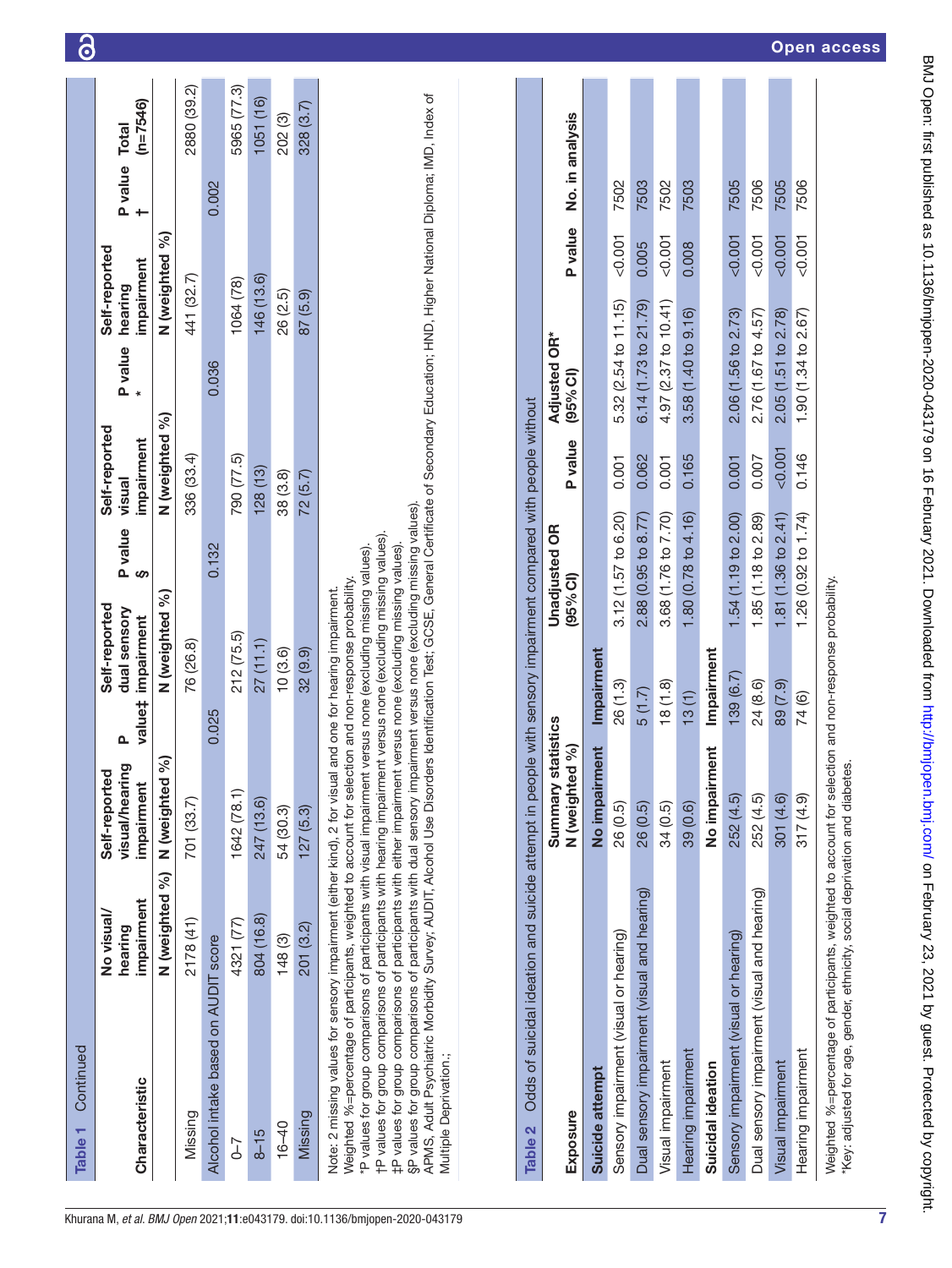work finding an association between hearing impairment and suicidality, although this did not address visual impairment.<sup>13</sup> They are also consistent with a large nationally representative Korean study where researchers found low clarity of vision to be associated with an increased risk of both suicidal attempt and ideation.<sup>[4](#page-8-3)</sup> However, our findings conflict with those of another nationally representative Korean study finding no association of visual impairment with suicidal ideation following adjustment of sociodemographic characteristics and restriction of daily activities.<sup>21</sup> Authors of this paper suggested that visual impairment may only be associated with suicide indirectly through its effect of restricting daily activities. This reflects findings of a nationwide Finnish study where visual impairment was associated with suicide indirectly through its effect on health.<sup>37</sup> Restriction in daily activities or self-rated health was not considered in the current study.

Our results regarding hearing impairment are consistent with studies that found an association between hearing impairment and suicide in specific populations such as D/deaf children<sup>19</sup> D/deaf adults<sup>18</sup>, older adults<sup>14</sup>, and people with co-occurring substance abuse.<sup>38</sup> However, our results contradict findings of another study where risk of suicide was similar in hearing and nonhearing individuals. $20$  The suicide outcome used in this study was however a composite measure of 'risk to self' rather than completed suicide.

Finally, our analyses of co-occurring impairments are also consistent with the previously mentioned large Korean study which found that people with dual sensory impairment had a greater a risk of suicidality.<sup>14</sup> This study, similar to ours, also found the highest risk in individuals with dual impairment.

#### Strengths and limitations

The present study contributes to the limited literature assessing the association between sensory impairment and suicide in the general population. Its greatest strength is the use of a nationally representative population sample and our ability to test associations with different combinations of sensory impairment. Findings were adjusted for five predetermined sociodemographic and clinical covariates and were robust to sensitivity analyses simulating the biases introduced by missing data.

We also acknowledge limitations. The cross-sectional nature of our data meant that we could not explore the temporal nature of the relationship. Our measure of sensory impairment in the last 12 months meant we could establish recency of impairment but not onset. The possibility of reverse causation cannot be ruled out, particularly as past suicide attempts are a risk factor for repeat suicide attempts. $39$  Furthermore, we were unable to investigate the long-term effect of sensory impairment on suicidality, the influence of time spent in a state of sensory impairment and the effect of different causes of impairment on suicidality. For example, previous research has found life satisfaction to be higher when an impairment is congenital rather than acquired later in life.<sup>40</sup> Qualitative

work could provide insights into the attitudes of people with sensory impairment towards any restrictions to their social functioning, particularly in relation to loneliness, stigma and a sense of entrapment and suicidality.

Further, despite the efforts made by APMS researchers to ensure that this was a nationally representative household survey, we acknowledge the potential for selection bias that may have affected our results. Examples of this may include participants with hearing impairment not hearing a knock on the door. The APMS sampling is also restricted to individuals from private households and therefore excludes individuals from institutional settings such as prisons, inpatient units and children's homes, who constitute approximately 2% of the population. $^{23}$  These groups may have higher rates of suicidal behaviour, $^{41}$  and poorer mental health. $^{23}$  Given the older age profile of people in residential care and the association of sensory impairment with older age, omission of institutional settings may have led to an underestimate of the associations. Additionally, the APMS survey may have excluded people who are unable to live independently in private households due to their impairments, which may have resulted in exclusion of people with the highest degree of impairment. Further, with regards to hearing impairment, the lack of sign translation suggests that the survey missed people with congenital  $d/Deafness.<sup>42</sup>$  $d/Deafness.<sup>42</sup>$  $d/Deafness.<sup>42</sup>$ 

Another potential limitation regarding hearing impairments is that our measure of hearing impairment included participants using a hearing aid, regardless of whether their hearing was corrected while using it. This suggests that we may have included individuals without current hearing issues. However, we chose to be inclusive in this definition because of evidence describing the perceived ineffectiveness, discomfort and stigma of hearing aid use.<sup>43-45</sup>

We also acknowledge the potential for non-response bias. For example, it is likely that individuals with severe impairment may not have felt comfortable letting a researcher into their home, and those feeling suicidal may not have had the motivation to engage with a research interview.

Finally, both sensory impairment and suicidal behaviour were measured using self-reported measures. These are inherently subjective and susceptible to both recall and social desirability bias, which may have led to under-reporting.[46](#page-9-29) Nevertheless, APMS interviewers used computer-assisted self-interviewing, and this is likely to have enhanced disclosure of such information through a reduction in social desirability bias. $25$  However, with regard to the use of self-reported measures, it is important to note that the APMS survey did make specific accommodations for participants with sensory impairments some of which may have resulted in under-reporting of outcomes related to suicidality. For example, where visual impairments indicated this, self-completion questionnaires were read out to participants. This may have led to under-reporting of outcomes related to suicide due to social desirability bias.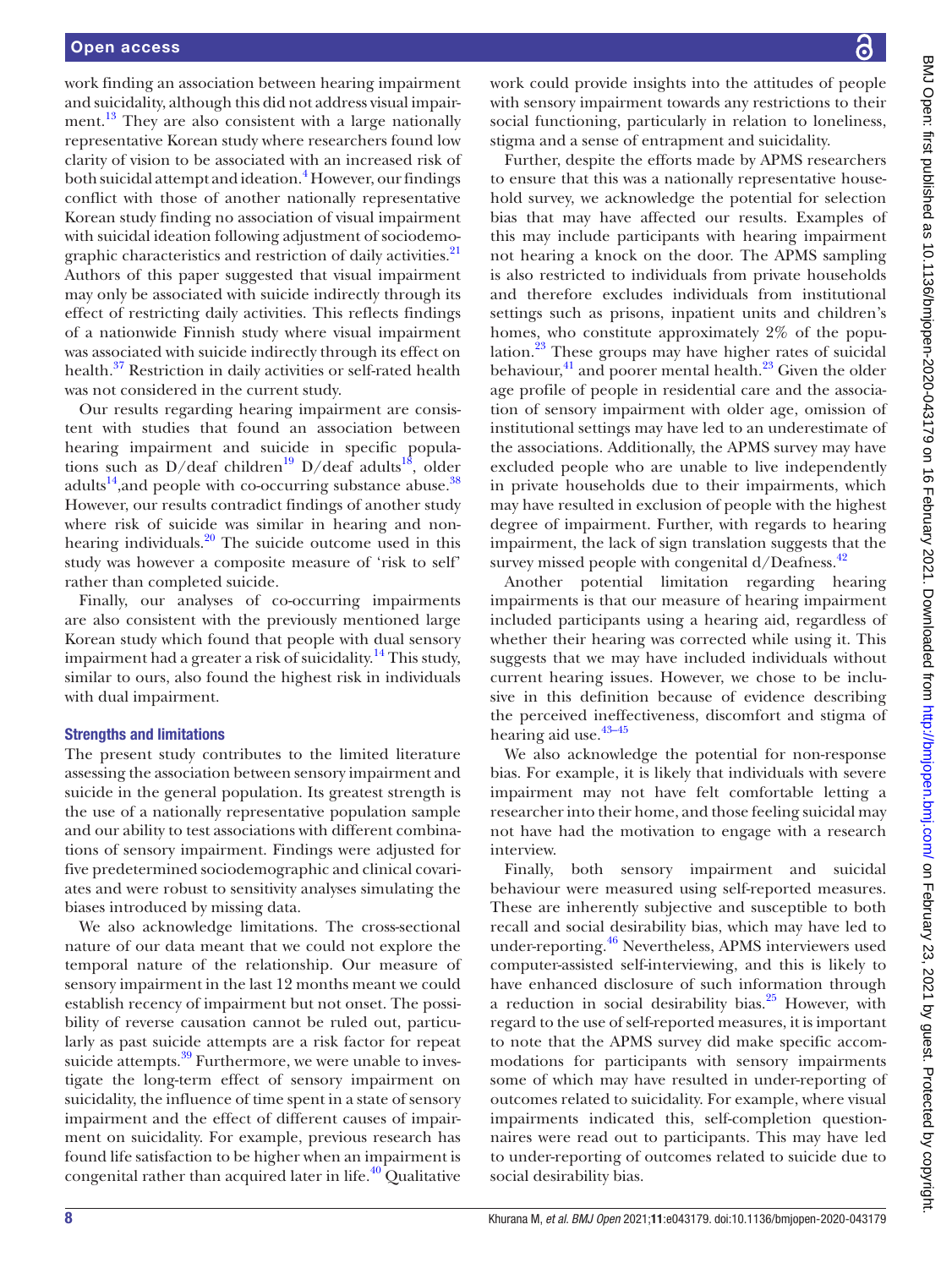# Clinical implications

The strong association identified between sensory impairment and suicidal ideation and attempt highlights the importance of considering this population in the assessment of suicide risk and prevention. Since both of these impairments can cause communication difficulties, access to mental healthcare may be limited as compared with the general population. This study suggests a need for targeted assessment and intervention in this population, as well as a strong rationale for optimising visual or hearing function. Professionals such as general practitioners, ophthalmologists and otolaryngologists are well placed to notice the signs and symptoms of suicidality in the context of sensory impairment, and promote referral of at-risk individuals for mental healthcare. The same applies to community audiology services and commercial opticians, where training in suicide awareness may help practitioners to feel more confident in handling situations where there are concerns about a client.

Further research is needed to understand the mediators of suicide risk in individuals with sensory impairment, of which loneliness is one candidate. Loneliness is known to be a problem in people with sensory impairment $404748$ and previous work using AMPS and other datasets has described an association between loneliness and suicidality. $49-52$  Impairments in communication might cause people with sensory impairment to feel lonely, even if they have objective social support.<sup>53 54</sup> In qualitative work, individuals with hearing loss report feelings of profound loneliness due to the difficulties they experience in interacting with others around them[.55](#page-9-32) The stigma of disability is another potential candidate mediator, and further work is needed to explore how public stigma and selfstigma influence suicidality. Other factors such as locus of control, self-perception and self-esteem are particularly relevant to both visual and hearing impairment $56-58$  and may be potential mediators in this relationship. There is a clear need for further longitudinal studies to gain a better understanding of the pathways to suicidality in people with sensory impairment, so that we can develop and evaluate appropriate interventions.

#### **CONCLUSION**

Our findings provide strong evidence to support a crosssectional association between sensory impairments and suicide attempt and ideation. In view of the cross-sectional nature of the data, further longitudinal research is warranted to explore the temporal relationship between sensory impairment and suicidality and the contribution of potential mediators.

Twitter Maitri Khurana [@khuranamaitri](https://twitter.com/khuranamaitri) and Alexandra Laura Pitman [@DrAPitman](https://twitter.com/DrAPitman)

Acknowledgements We acknowledge everyone who participated in the APMS surveys or conducted interviews for NatCen. Permission to analyse the 2014 APMS dataset to investigate mental health outcomes in LGB groups was given by NHS Digital in 2019 (DARS reference number DARS-NIC-164594-K4C5N-V.2.6, 10.5.19).

Contributors Study hypothesis conceived by ALP, NS and CC. Statistical analysis plan devised by ALP, NS and MK. Analysis conducted by MK with input from ALP, NS and CC. Literature search conducted by MK. Manuscript drafted by MK with input from ALP, NS and CC.All authors contributed to revisions. All authors met the criteria for authorship and no conflicts of interest were found.

Funding This research received no specific grant from any funding agency, commercial or not-for-profit sectors. ALP, NS and CC are supported by the National Institute for Health Research (NIHR) University College London Hospitals (UCLH) Biomedical Research Centre (BRC).

Competing interests None declared.

Patient consent for publication Not required.

Ethics approval Ethical approval for APMS 2014 was obtained from the West London National Research Ethics Committee (reference number 14/LO/0411). Ethical approval was not required for secondary analysis, since the data were anonymised.

Provenance and peer review Not commissioned; externally peer reviewed.

Data availability statement Data may be obtained from a third party and are not publicly available. The data that support the results obtained from this study are available from NHS Digital. Restrictions apply to the availability of these data.

Supplemental material This content has been supplied by the author(s). It has not been vetted by BMJ Publishing Group Limited (BMJ) and may not have been peer-reviewed. Any opinions or recommendations discussed are solely those of the author(s) and are not endorsed by BMJ. BMJ disclaims all liability and responsibility arising from any reliance placed on the content. Where the content includes any translated material, BMJ does not warrant the accuracy and reliability of the translations (including but not limited to local regulations, clinical guidelines, terminology, drug names and drug dosages), and is not responsible for any error and/or omissions arising from translation and adaptation or otherwise.

Open access This is an open access article distributed in accordance with the Creative Commons Attribution Non Commercial (CC BY-NC 4.0) license, which permits others to distribute, remix, adapt, build upon this work non-commercially, and license their derivative works on different terms, provided the original work is properly cited, appropriate credit is given, any changes made indicated, and the use is non-commercial. See: [http://creativecommons.org/licenses/by-nc/4.0/.](http://creativecommons.org/licenses/by-nc/4.0/)

#### ORCID iDs

Maitri Khurana<http://orcid.org/0000-0002-8110-616X> Alexandra Laura Pitman<http://orcid.org/0000-0002-9742-1359>

#### **REFERENCES**

- <span id="page-8-0"></span>1 Synnott J, Ioannou M, Coyne A, *et al*. A content analysis of online suicide notes: attempted suicide versus attempt resulting in suicide. *[Suicide Life Threat Behav](http://dx.doi.org/10.1111/sltb.12398)* 2018;48:767–78.
- <span id="page-8-1"></span>2 Manders B. Suicides in the UK: 2017 registrations, 2018. Available: [https://www.ons.gov.uk/peoplepopulationandcommunity/birthsde](https://www.ons.gov.uk/peoplepopulationandcommunity/birthsdeathsandmarriages/deaths/bulletins/suicidesintheunitedkingdom/2017registrations) [athsandmarriages/deaths/bulletins/suicidesintheunitedkingdom/](https://www.ons.gov.uk/peoplepopulationandcommunity/birthsdeathsandmarriages/deaths/bulletins/suicidesintheunitedkingdom/2017registrations) [2017registrations](https://www.ons.gov.uk/peoplepopulationandcommunity/birthsdeathsandmarriages/deaths/bulletins/suicidesintheunitedkingdom/2017registrations) [Accessed 26 Jan 2020].
- <span id="page-8-2"></span>3 Batty GD, Kivimäki M, Bell S, *et al*. Psychosocial characteristics as potential predictors of suicide in adults: an overview of the evidence with new results from prospective cohort studies. *[Transl Psychiatry](http://dx.doi.org/10.1038/s41398-017-0072-8)* 2018;8:22.
- <span id="page-8-3"></span>4 Rim TH, Lee CS, Lee SC, *et al*. Influence of visual acuity on suicidal ideation, suicide attempts and depression in South Korea. *[Br J](http://dx.doi.org/10.1136/bjophthalmol-2014-306518)  [Ophthalmol](http://dx.doi.org/10.1136/bjophthalmol-2014-306518)* 2015;99:1112–9.
- <span id="page-8-4"></span>5 Eisele M, Kaduszkiewicz H, König H-H, Lange C, Scherer M, *et al*. Determinants of health-related quality of life in older primary care patients: results of the longitudinal observational AgeCoDe study. *[Br](http://dx.doi.org/10.3399/bjgp15X687337)  [J Gen Pract](http://dx.doi.org/10.3399/bjgp15X687337)* 2015;65:e716–23.
- 6 Fischer ME, Cruickshanks KJ, Klein BEK, *et al*. Multiple sensory impairment and quality of life. *[Ophthalmic Epidemiol](http://dx.doi.org/10.3109/09286580903312236)* 2009;16:346–53.
- <span id="page-8-5"></span>7 Rovner BW, Ganguli M. Depression and disability associated with impaired vision: the movies project. *[J Am Geriatr Soc](http://dx.doi.org/10.1111/j.1532-5415.1998.tb01080.x)* 1998;46:617–9.
- 8 Li C-M, Zhang X, Hoffman HJ, *et al*. Hearing impairment associated with depression in US adults, National health and nutrition examination survey 2005-2010. *[JAMA Otolaryngol Head Neck Surg](http://dx.doi.org/10.1001/jamaoto.2014.42)* 2014;140:293–302.
- <span id="page-8-6"></span>Raina P, Wong M, Massfeller H. The relationship between sensory impairment and functional independence among elderly. *[BMC Geriatr](http://dx.doi.org/10.1186/1471-2318-4-3)* 2004;4:3.
- <span id="page-8-7"></span>10 Moses T. Suicide attempts among adolescents with self-reported disabilities. *[Child Psychiatry Hum Dev](http://dx.doi.org/10.1007/s10578-017-0761-9)* 2018;49:420–33.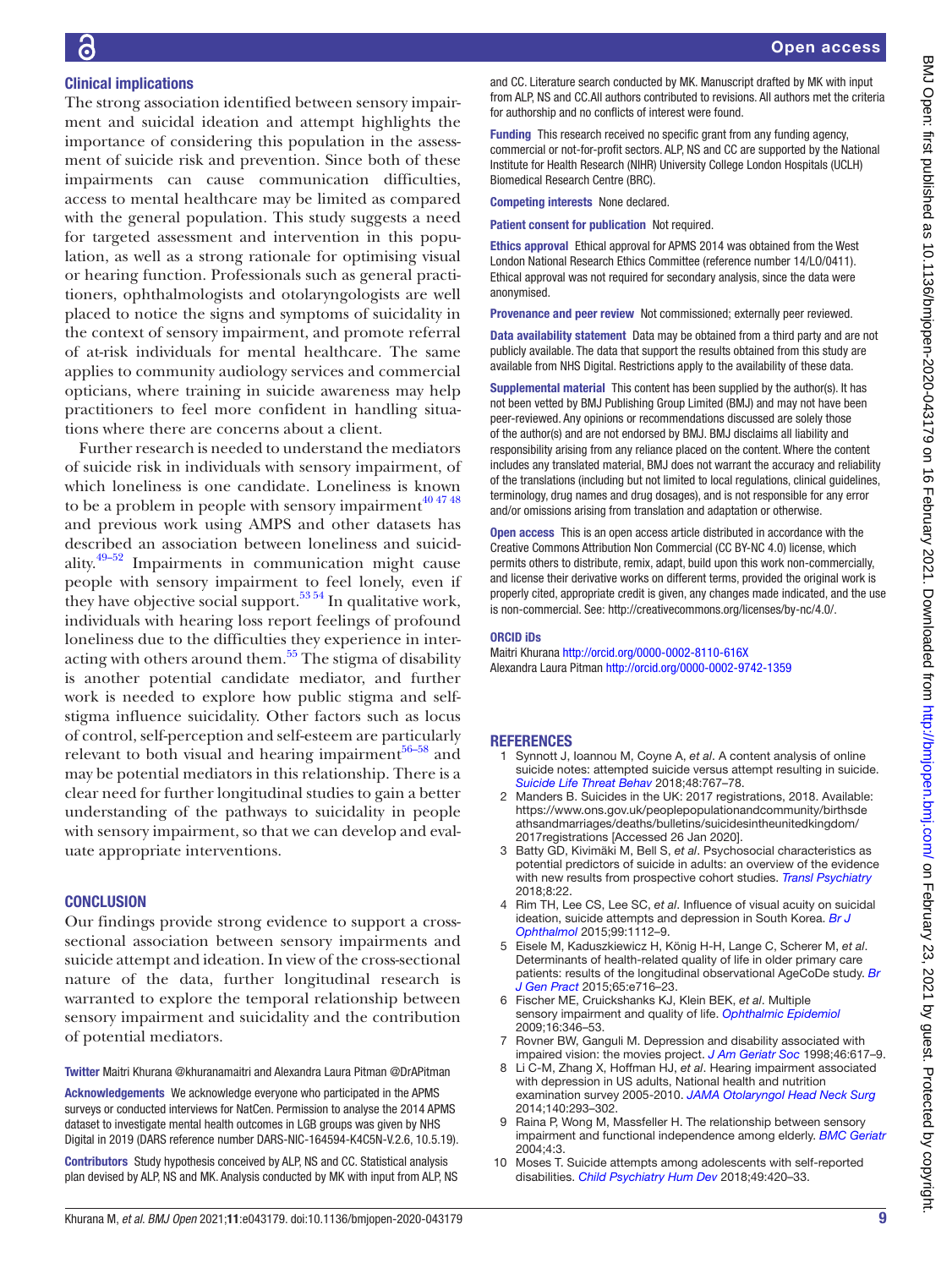### Open access

- <span id="page-9-0"></span>11 O'Connor RC, Kirtley OJ. The integrated motivational-volitional model of suicidal behaviour. *[Philos Trans R Soc Lond B Biol Sci](http://dx.doi.org/10.1027/0227-5910/a000120)* 2018;32:295–8.
- <span id="page-9-1"></span>12 Meyer-Rochow VB, Hakko H, Ojamo M, *et al*. Suicides in visually impaired persons: a nation-wide register-linked study from Finland based on thirty years of data. *[PLoS One](http://dx.doi.org/10.1371/journal.pone.0141583)* 2015;10:e0141583.
- <span id="page-9-2"></span>13 Turner O, Windfuhr K, Kapur N. Suicide in deaf populations: a literature review. *[Ann Gen Psychiatry](http://dx.doi.org/10.1186/1744-859X-6-26)* 2007;6:26.
- <span id="page-9-3"></span>14 Kim Y, Kwak Y, Kim J-S. The association between suicide ideation and sensory impairment among elderly Koreans. *[Aging Ment Health](http://dx.doi.org/10.1080/13607863.2014.989812)* 2015;19:658–65.
- <span id="page-9-4"></span>15 Cosh S, Carrière I, Daien V, *et al*. Sensory loss and suicide ideation in older adults: findings from the Three-City cohort study. *[Int](http://dx.doi.org/10.1017/S104161021800056X)  [Psychogeriatr](http://dx.doi.org/10.1017/S104161021800056X)* 2019;31:139-145.
- <span id="page-9-5"></span>16 Wallhagen MI, Strawbridge WJ, Cohen RD, *et al*. An increasing prevalence of hearing impairment and associated risk factors over three decades of the Alameda County study. *[Am J Public Health](http://dx.doi.org/10.2105/AJPH.87.3.440)* 1997;87:440–2.
- 17 Landsberger SA, Diaz DR, Spring NZ, *et al*. Psychiatric diagnoses and psychosocial needs of outpatient deaf children and adolescents. *[Child Psychiatry Hum Dev](http://dx.doi.org/10.1007/s10578-013-0375-9)* 2014;45:42–51.
- <span id="page-9-22"></span>18 Sheppard K, Badger T. The lived experience of depression among culturally deaf adults. *[J Psychiatr Ment Health Nurs](http://dx.doi.org/10.1111/j.1365-2850.2010.01606.x)* 2010;17:783–9.
- <span id="page-9-21"></span>19 Embree JA. Age of language acquisition and PrAge of language acquisition and prevalence of suicidal Behaevalence of suicidal behavior vior in a deaf pin a deaf population with co-occurring substance use Disoropulation with co-occurring substance use disorder Der, 2017. Available: [https://repository.wcsu.edu/cgi/](https://repository.wcsu.edu/cgi/viewcontent.cgi?article=1029&context=jadara) [viewcontent.cgi?article=1029&context=jadara](https://repository.wcsu.edu/cgi/viewcontent.cgi?article=1029&context=jadara)
- <span id="page-9-6"></span>20 Coll KM, Cutler MM, Thobro P, *et al*. An exploratory study of psychosocial risk behaviors of adolescents who are deaf or hard of hearing: comparisons and recommendations. *[Am Ann Deaf](http://dx.doi.org/10.1353/aad.0.0074)* 2009;154:30–5.
- <span id="page-9-7"></span>21 Cho GE, Lim DH, Baek M, *et al*. Visual impairment of Korean population: prevalence and impact on mental health. *[Invest](http://dx.doi.org/10.1167/iovs.15-16462)  [Ophthalmol Vis Sci](http://dx.doi.org/10.1167/iovs.15-16462)* 2015;56:4375-81.
- <span id="page-9-8"></span>22 von Elm E, Altman DG, Egger M, *et al*. Strengthening the reporting of observational studies in epidemiology (STROBE) statement: guidelines for reporting observational studies. *[BMJ](http://dx.doi.org/10.1136/bmj.39335.541782.AD)* 2007;335:806–8.
- <span id="page-9-9"></span>23 Mcmanus S, Bebbington P, Jenkins R. *[Mental health and wellbeing](http://dx.doi.org/10.1103/PhysRevB.77.235410)  [in England: adult psychiatric morbidity survey 2014](http://dx.doi.org/10.1103/PhysRevB.77.235410)*. 2016. England: NHS digital, 2016.
- <span id="page-9-10"></span>24 McManus S, Bebbington PE, Jenkins R, *et al*. Data resource profile: adult psychiatric morbidity survey (APMS). *[Int J Epidemiol](http://dx.doi.org/10.1093/ije/dyz224)* 2020;49:361–2.
- <span id="page-9-11"></span>25 Byron C, Morgan Z, Bridges S, *et al*. *'Chapter 14: Methods' in McManus S, Bebbington P, Jenkins R, Brugha T. (eds) Mental health and wellbeing in England: Adult Psychiatric Morbidity Survey 2014*. Leeds: NHS Digital, 2016.
- <span id="page-9-12"></span>26 Kish L. Sampling organizations and groups of unequal sizes. *[Am](http://dx.doi.org/10.2307/2091346)  [Sociol Rev](http://dx.doi.org/10.2307/2091346)* 1965;30:564–72 [https://www.ncbi.nlm.nih.gov/pubmed/](https://www.ncbi.nlm.nih.gov/pubmed/14325826) [14325826](https://www.ncbi.nlm.nih.gov/pubmed/14325826)
- <span id="page-9-13"></span>27 Abou-Gareeb I, Lewallen S, Bassett K, *et al*. Gender and blindness: a meta-analysis of population-based prevalence surveys. *[Ophthalmic](http://dx.doi.org/10.1076/opep.8.1.39.1540)  [Epidemiol](http://dx.doi.org/10.1076/opep.8.1.39.1540)* 2001;8:39–56.
- <span id="page-9-14"></span>28 Scholes S, Biddulph J, Davis A, *et al*. Socioeconomic differences in hearing among middle-aged and older adults: cross-sectional analyses using the health survey for England. *[BMJ Open](http://dx.doi.org/10.1136/bmjopen-2017-019615)* 2018;8:e019615–10.
- 29 Yip JLY, Luben R, Hayat S, *et al*. Area deprivation, individual socioeconomic status and low vision in the EPIC-Norfolk eye study. *[J](http://dx.doi.org/10.1136/jech-2013-203265) [Epidemiol Community Health](http://dx.doi.org/10.1136/jech-2013-203265)* 2014;68:204–10.
- <span id="page-9-15"></span>30 Sivaprasad S, Gupta B, Gulliford MC, *et al*. Ethnic variation in the prevalence of visual impairment in people attending diabetic retinopathy screening in the United Kingdom (drive UK). *[PLoS One](http://dx.doi.org/10.1371/journal.pone.0039608)* 2012;7:e39608–8.
- 31 Dawes P, Fortnum H, Moore DR, *et al*. Hearing in middle age. *[Ear](http://dx.doi.org/10.1097/AUD.0000000000000010)  [Hear](http://dx.doi.org/10.1097/AUD.0000000000000010)* 2014;35:e44–51.
- <span id="page-9-16"></span>32 Khan A, Petropoulos IN, Ponirakis G, *et al*. Visual complications in diabetes mellitus: beyond retinopathy. *[Diabet Med](http://dx.doi.org/10.1111/dme.13296)* 2017;34:478–84.
- <span id="page-9-17"></span>33 Lewis G, Pelosi AJ, Araya R, *et al*. Measuring psychiatric disorder in the community: a standardized assessment for use by lay interviewers. *[Psychol Med](http://dx.doi.org/10.1017/S0033291700030415)* 1992;22:465–86.
- 34 Stochl J, Croudace T. Mokken scaling analysis of revised clinical interview schedule (CIS-R) psychiatric status rating scales in a nationally representative sample: the 2007 adult psychiatric morbidity survey of England. *J Addict Med Therapy* 2013;2:1005.
- <span id="page-9-18"></span>35 Elamoshy R, Bird Y, Thorpe L, *et al*. Risk of depression and suicidality among diabetic patients: a systematic review and meta-analysis. *[J](http://dx.doi.org/10.3390/jcm7110445)  [Clin Med](http://dx.doi.org/10.3390/jcm7110445)* 2018;7. doi:10.3390/jcm7110445. [Epub ahead of print: 16 11 2018].
- <span id="page-9-19"></span>36 StataCorp LP. *Stata statistical software: release 12*. College Station, TX: StataCorp LP, 2011: 2011.
- <span id="page-9-20"></span>37 Lam BL. Reported visual impairment and risk of suicide. *[Arch](http://dx.doi.org/10.1001/archopht.126.7.975)  [Ophthal](http://dx.doi.org/10.1001/archopht.126.7.975)* 2008;126:975.
- <span id="page-9-23"></span>38 Embree JA, Wilson JF, Fraker S. Prevalence of suicide attempts in a deaf population with co-occurring substance use disorder. *JADARA* 2012;45:258–72.
- <span id="page-9-24"></span>39 Bilsen J. Suicide and youth: risk factors. *[Front Psychiatry](http://dx.doi.org/10.3389/fpsyt.2018.00540)* 2018;9:1–5. 40 Hadidi MS, Al Khateeb JM. Loneliness among students with
- <span id="page-9-25"></span>blindness and sighted students in Jordan: a brief report. *[International Journal of Disability, Development and Education](http://dx.doi.org/10.1080/1034912X.2012.723949)* 2013;60:167–72.
- <span id="page-9-26"></span>41 Fazel S, Ramesh T, Hawton K. Suicide in prisons: an international study of prevalence and contributory factors. *[Lancet Psychiatry](http://dx.doi.org/10.1016/S2215-0366(17)30430-3)* 2017;4:946–52.
- <span id="page-9-27"></span>42 British Deaf Association. What is deaf culture? 2015. Available: <https://bda.org.uk/what-is-deaf-culture/>
- <span id="page-9-28"></span>43 Barker AB, Leighton P, Ferguson MA. Coping together with hearing loss: a qualitative meta-synthesis of the psychosocial experiences of people with hearing loss and their communication partners. *[Int J](http://dx.doi.org/10.1080/14992027.2017.1286695)  [Audiol](http://dx.doi.org/10.1080/14992027.2017.1286695)* 2017;56:297–305.
- 44 McCormack A, Fortnum H. Why do people fitted with hearing AIDS not wear them? *[Int J Audiol](http://dx.doi.org/10.3109/14992027.2013.769066)* 2013;52:360–8.
- 45 Arrowsmith L. *Hidden disadvantage: why people with hearing loss are still losing out at work*. London: Action on Hearing Loss, 2014.
- <span id="page-9-29"></span>46 Haberer JE, Trabin T, Klinkman M. Furthering the reliable and valid measurement of mental health screening, diagnoses, treatment and outcomes through health information technology. *[Gen Hosp](http://dx.doi.org/10.1016/j.genhosppsych.2013.03.009)  [Psychiatry](http://dx.doi.org/10.1016/j.genhosppsych.2013.03.009)* 2013;35:349–53.
- 47 Sung Y-K, Li L, Blake C, *et al*. Association of hearing loss and loneliness in older adults. *[J Aging Health](http://dx.doi.org/10.1177/0898264315614570)* 2016;28:979–94.
- 48 Ge S, Pan W, Wu B, *et al*. Longitudinal interrelationship between sensory loss, social support, loneliness, and cognition. *[Innovation in](http://dx.doi.org/10.1093/geroni/igz038.3015)  [Aging](http://dx.doi.org/10.1093/geroni/igz038.3015)* 2019;3:S818.
- <span id="page-9-30"></span>49 Schinka KC, Van Dulmen MHM, Bossarte R, *et al*. Association between loneliness and suicidality during middle childhood and adolescence: longitudinal effects and the role of demographic characteristics. *[J Psychol](http://dx.doi.org/10.1080/00223980.2011.584084)* 2012;146:105–18.
- Tan L, Xia T, Reece C. Social and individual risk factors for suicide ideation among Chinese children and adolescents: a multilevel analysis. *[Int J Psychol](http://dx.doi.org/10.1002/ijop.12273)* 2018;53:117–25.
- Stickley A, Koyanagi A, Loneliness KA. Loneliness, common mental disorders and suicidal behavior: findings from a general population survey. *[J Affect Disord](http://dx.doi.org/10.1016/j.jad.2016.02.054)* 2016;197:81–7.
- 52 Stravynski A, Boyer R. Loneliness in relation to suicide ideation and parasuicide: a population-wide study. *[Suicide Life Threat Behav](http://dx.doi.org/10.1521/suli.31.1.32.21312)* 2001;31:32–40.
- <span id="page-9-31"></span>53 Khazem LR, Jahn DR, Cukrowicz KC, *et al*. Physical disability and the interpersonal theory of suicide. *[Death Stud](http://dx.doi.org/10.1080/07481187.2015.1047061)* 2015;39:641–6.
- 54 Chu C, Rogers ML, Gai A, *et al*. Role of thwarted Belongingness and perceived Burdensomeness in the relationship between violent Daydreaming and suicidal ideation in two adult samples. *[J Aggress](http://dx.doi.org/10.1108/JACPR-10-2016-0255)  [Confl Peace Res](http://dx.doi.org/10.1108/JACPR-10-2016-0255)* 2017;10:11–23.
- <span id="page-9-32"></span>Sheppard K. Deaf adults and health care: giving voice to their stories. *[J Am Assoc Nurse Pract](http://dx.doi.org/10.1002/2327-6924.12087)* 2014;26:504–10.
- <span id="page-9-33"></span>56 AWN R, MacKay GF. Self-Perception and locus of control in visually impaired college students with different types of vision loss. *J Vis Impair Blind* 2002;96:254–66.
- 57 Papadopoulos K, Paralikas T, Barouti M, *et al*. Self-Esteem, locus of control and various aspects of psychopathology of adults with visual impairments. *[International Journal of Disability, Development and](http://dx.doi.org/10.1080/1034912X.2014.955785)  [Education](http://dx.doi.org/10.1080/1034912X.2014.955785)* 2014;61:403–15.
- Luckner JL. Altering locus of control of individuals with hearing impairments by outdoor-adventure courses. *J Rehabil* 1989;55:62.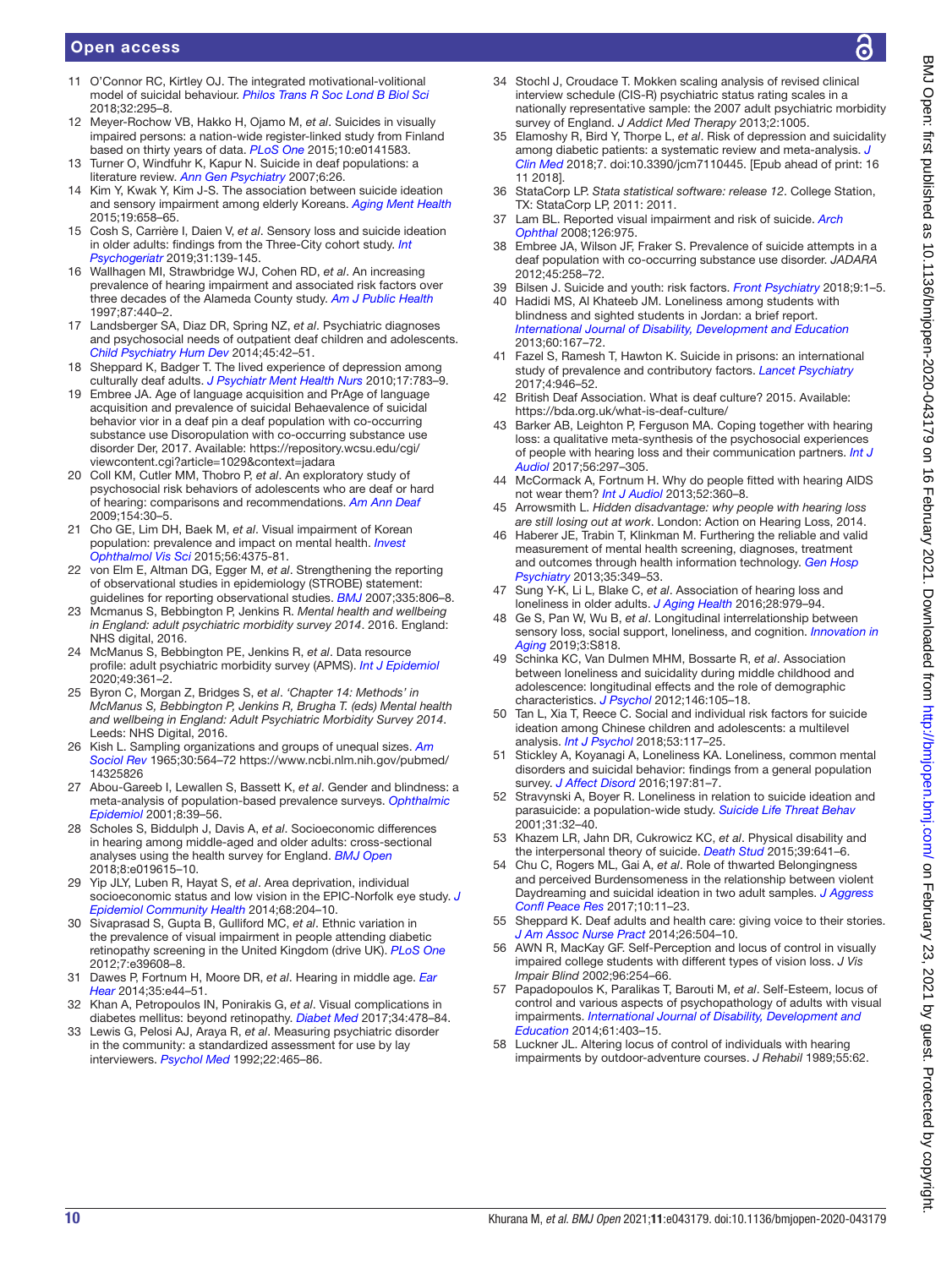# **Supplementary Table 1: Odds of suicidal ideation and suicide attempt in people with sensory impairment compared to people without, adjusted for CISR score**

| <b>Exposure</b>                                 | <b>Adjusted Odds Ratio</b>     | p value | <b>Number</b>         |
|-------------------------------------------------|--------------------------------|---------|-----------------------|
|                                                 | $(95\% \text{ CI})$            |         | in<br><b>Analysis</b> |
| <b>Suicide attempt</b>                          |                                |         |                       |
| Sensory Impairment (visual or hearing)          | 3.42 $(1.66 \text{ to } 7.04)$ | 0.001   | 7502                  |
| Dual sensory Impairment (visual and<br>hearing) | 2.31 (0.59 to 8.99)            | 0.227   | 7503                  |
| Visual Impairment                               | 3.29 (1.43 to 7.57)            | 0.005   | 7502                  |
| Hearing Impairment                              | $1.05(0.82 \text{ to } 5.11)$  | 0.122   | 7503                  |
| <b>Suicidal ideation</b>                        |                                |         |                       |
| Sensory Impairment (visual or hearing)          | 1.28 $(0.91$ to 1.79)          | 0.154   | 7505                  |
| Dual sensory Impairment (visual and<br>hearing) | 1.48 $(0.80 \text{ to } 2.76)$ | 0.213   | 7503                  |
| Visual Impairment                               | 1.18 $(0.81 \text{ to } 1.72)$ | 0.398   | 7505                  |
| Hearing Impairment                              | 1.37 (0.93 to 2.00)            | 0.107   | 7506                  |

Key: \*Adjusted for age, gender, ethnicity, social deprivation, diabetes and CISR score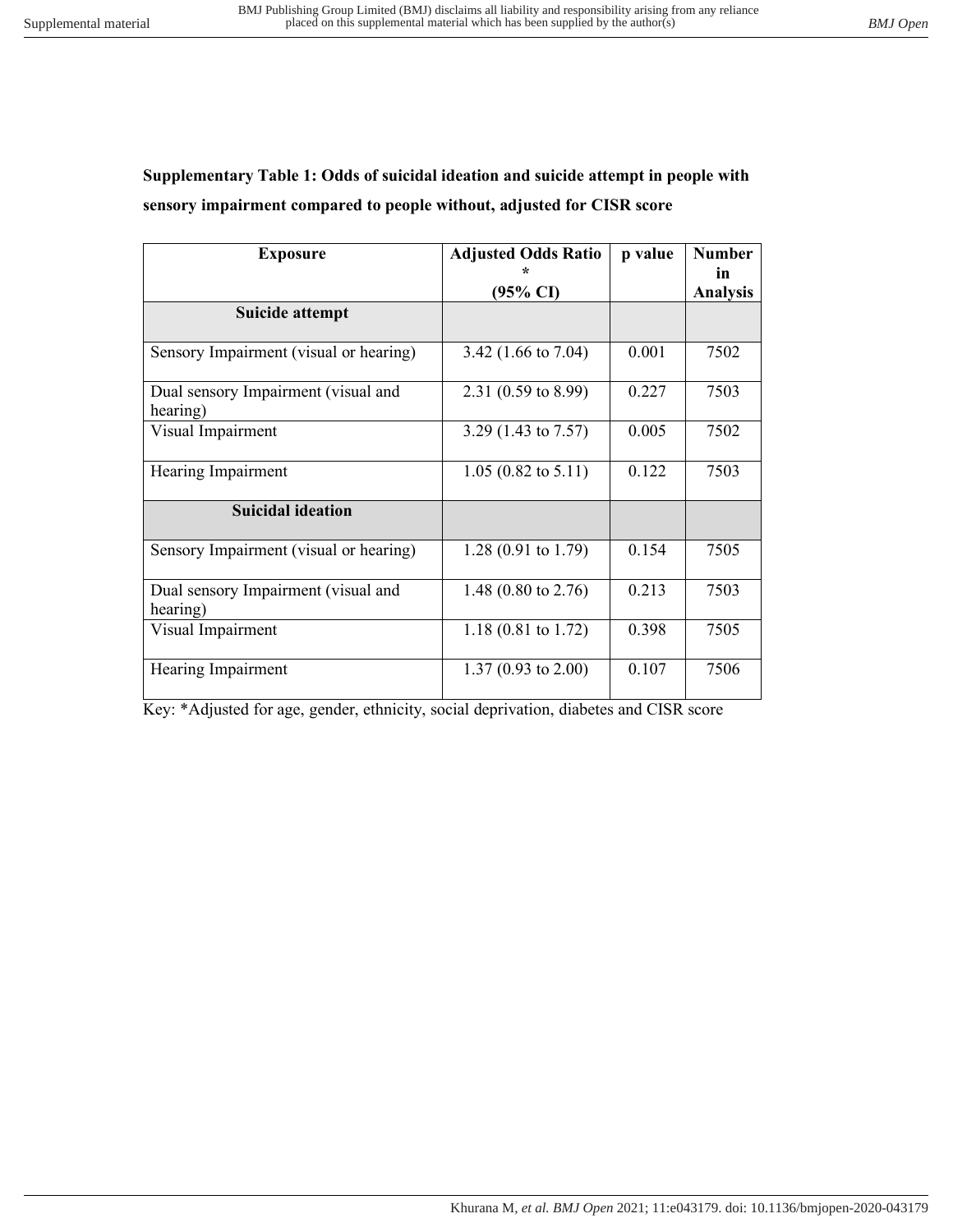| Supplementary Table 2: Association between sensory impairment (visual or hearing) and  |  |  |  |  |
|----------------------------------------------------------------------------------------|--|--|--|--|
| probability of past-year suicidality showing individual isolated effects of covariates |  |  |  |  |

| Outcome                                    | <b>Odds Ratio</b><br>$(95\% \text{ CI})$ * | p value |
|--------------------------------------------|--------------------------------------------|---------|
| Suicide attempt                            |                                            |         |
| Unadjusted                                 | 3.12 $(1.57 \text{ to } 6.20)$             | 0.001   |
| Adjusted for sex                           | 3.15 $(1.60 \text{ to } 6.21)$             | 0.001   |
| Adjusted for age                           | 5.12 (2.41 to 10.85)                       | < 0.001 |
| Adjusted for ethnicity                     | 3.35 (1.62 to 6.94)                        | 0.001   |
| Adjusted for Index of Multiple Deprivation | 3.10 $(1.07 \text{ to } 6.12)$             | 0.001   |
| Adjusted for presence of diabetes          | 3.16 $(1.57 \text{ to } 6.33)$             | 0.001   |
| <b>Suicidal ideation</b>                   |                                            |         |
| Unadjusted                                 | 1.54 $(1.19 \text{ to } 2.00)$             | 0.001   |
| Adjusted for sex                           | 1.54 $(1.19 \text{ to } 2.00)$             | 0.001   |
| Adjusted for age                           | 2.14 (1.62 to 2.83)                        | < 0.001 |
| Adjusted for ethnicity                     | 1.52 (1.17 to 1.99)                        | 0.002   |
| Adjusted for Index of Multiple Deprivation | 1.52 $(1.17 \text{ to } 1.98)$             | 0.002   |
| Adjusted for presence of diabetes          | 1.56 $(1.20 \text{ to } 2.02)$             | 0.001   |

Key: **\***Each analysis was adjusted for one specified covariate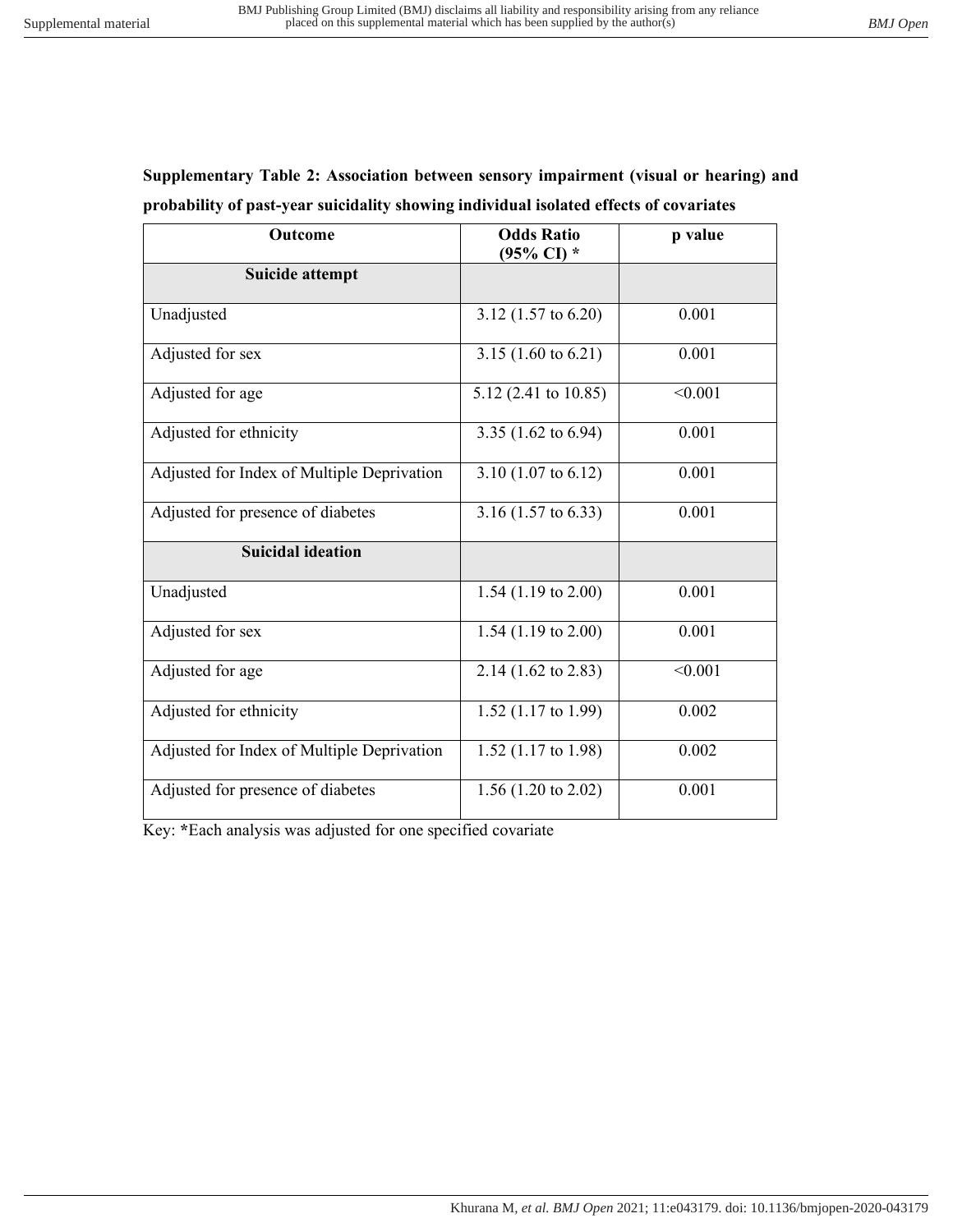**Supplementary Table 3: Sensitivity analysis: Association between sensory impairment and past-year suicidality imputing best case scenario values for missing data** 

| <b>Exposure</b>                                       | <b>Unadjusted Odds</b><br>Ratio<br>$(95\% \text{ CI})$ | $\mathbf{p}$<br>value | <b>Adjusted Odds</b><br>Ratio<br>$(95\% \text{ CI})$ * | p value | <b>Number</b><br>in<br><b>Analysis</b> |
|-------------------------------------------------------|--------------------------------------------------------|-----------------------|--------------------------------------------------------|---------|----------------------------------------|
| <b>Suicide attempt</b>                                |                                                        |                       |                                                        |         |                                        |
| Sensory<br>Impairment<br>(visual or hearing)          | $2.80$ (1.41 to 5.56)                                  | 0.003                 | 4.83 (2.30 to<br>10.13)                                | < 0.001 | 7544                                   |
| Dual sensory<br>Impairment<br>(visual and<br>hearing) | 2.70 (0.89 to 8.19)                                    | 0.08                  | 5.85 $(1.65)$ to<br>20.72)                             | 0.006   | 7545                                   |
| Visual Impairment                                     | 3.38 (1.62 to 7.06)                                    | 0.001                 | 4.52 $(2.11)$ to<br>9.66                               | < 0.001 | 7544                                   |
| Hearing<br>Impairment                                 | 1.68 $(0.73 \text{ to } 3.86)$                         | 0.224                 | 3.47 (1.37 to<br>8.76)                                 | < 0.001 | 7545                                   |
| <b>Suicidal ideation</b>                              |                                                        |                       |                                                        |         |                                        |
| Sensory<br>Impairment<br>visual or hearing)           | $1.52$ (1.17 to 1.97)                                  | 0.002                 | 2.04(1.54)<br>2.69)                                    | < 0.001 | 7544                                   |
| Dual sensory<br>Impairment<br>(visual and<br>hearing) | 1.82 $(1.16 \text{ to } 2.84)$                         | 0.009                 | 2.71 (1.64 to<br>4.48)                                 | < 0.001 | 7545                                   |
| Visual Impairment                                     | 1.79 $(1.35 \text{ to } 2.37)$                         | < 0.001               | $2.02$ (1.49 to<br>2.74)                               | < 0.001 | 7544                                   |
| Hearing<br>Impairment                                 | $1.25(0.91 \text{ to } 1.72)$                          | 0.147                 | $1.88(1.33)$ to<br>2.65)                               | < 0.001 | 7545                                   |

\*Adjusted for pre-determined covariates: age, gender, ethnicity, social deprivation and diabetes; imputing missing values to reflect negative values for suicide attempt or ideation, presence of diabetes, and white ethnicity